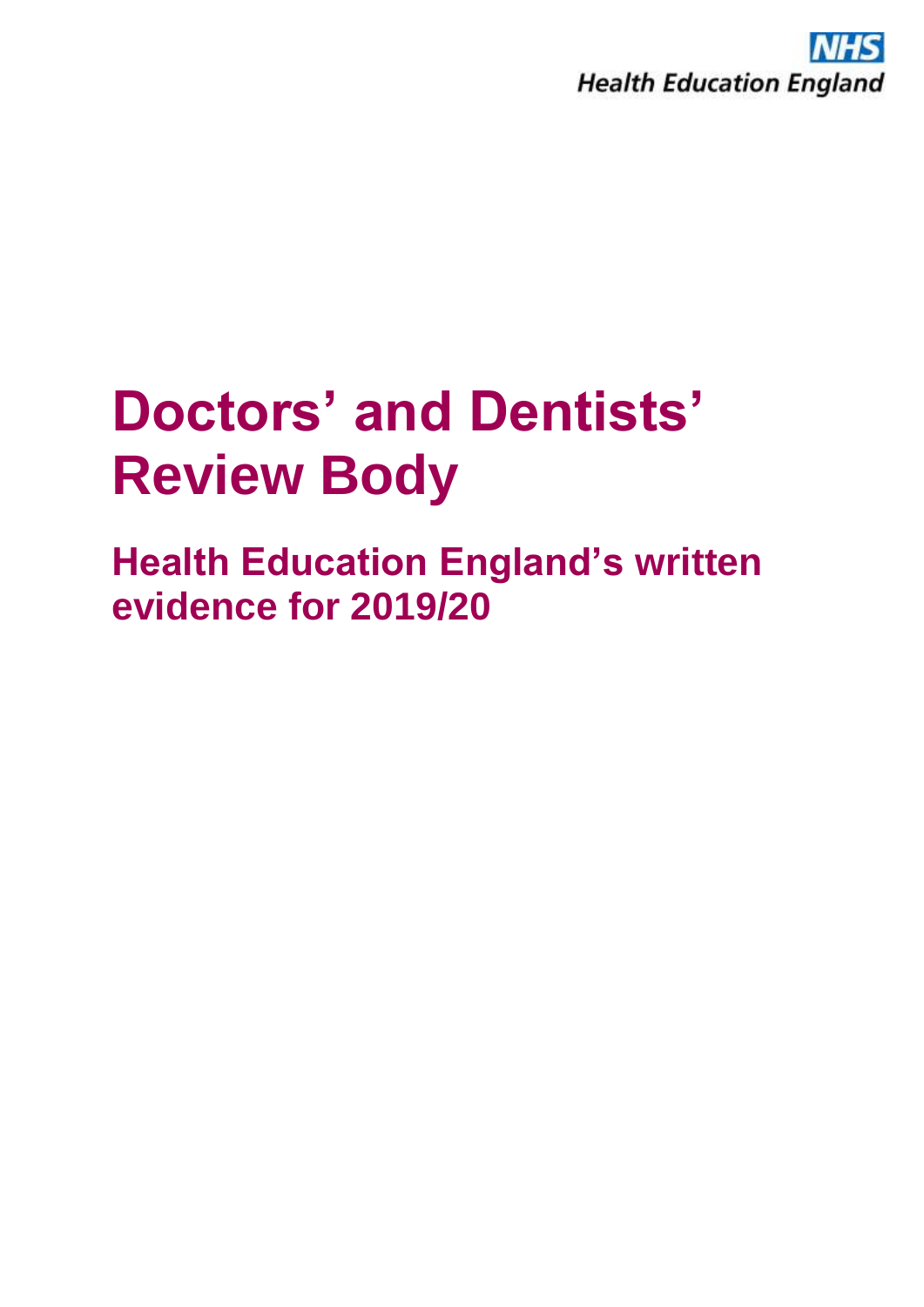## **1 Introduction**

1.1 Health Education England (HEE) welcomes the opportunity to once again submit evidence to the Doctors and Dentists' Review Body (DDRB) as part of its national process of gathering evidence from interested parties to inform the recommendations for 2019/20.

## **2 Health Education England**

- 2.1 HEE was created by the NHS reforms of 2012 which abolished Strategic Health Authorities (SHAs) and Primary Care Trusts (PCTs). The functions of these organisations were given to new bodies including the NHS Commissioning Board, Clinical Commissioning Groups, The Trust Development Authority, and to HEE. HEE was originally created as a Special Health Authority in 2013 and was formalised by the Care Act 2014 as a statutory Arm's Length Body of the Department of Health and Social Care.
- 2.2 HEE has identified its purpose as:

*'HEE exists for one reason only: to support the delivery of excellent healthcare and health improvement to the patients and public of England by ensuring that the workforce of today and tomorrow has the right numbers, skills, values and behaviours, at the right time and in the right place.'*

- 2.3 HEE has identified its core roles and deliverables in its 2018/19 Business Plan as:
	- *Medical and Dental Education*: HEE will ensure the planning, management, delivery and quality assurance of education and training to the highest standards.
	- *Education of Clinical Professions: HEE will act to enable a sufficient,* high quality and well-functioning market for these education programmes.
	- *Quality and Patient Safety*: With partners, HEE will improve the overall quality of the learning environment for all learners and will improve education and training for patient safety.
	- *Workforce Planning and Intelligence*: With partners, HEE will secure the right supply of skilled staff across priority areas to meet patterns of demand.
	- *Workforce Transformation*: With partners, HEE will build and develop a workforce that drives innovation and improvement.
	- **Leadership Services:** HEE, through the NHS Leadership Academy and partners, will develop the leaders required to deal effectively with the healthcare challenges of today and tomorrow.
- 2.4 We are also responsible for supporting the NHS Constitution and helping to embed the NHS Values into everyday activity in the NHS. We are now in our sixth year as HEE, providing the NHS with a single national body with a ringfenced budget for commissioning education and training places to secure the future workforce.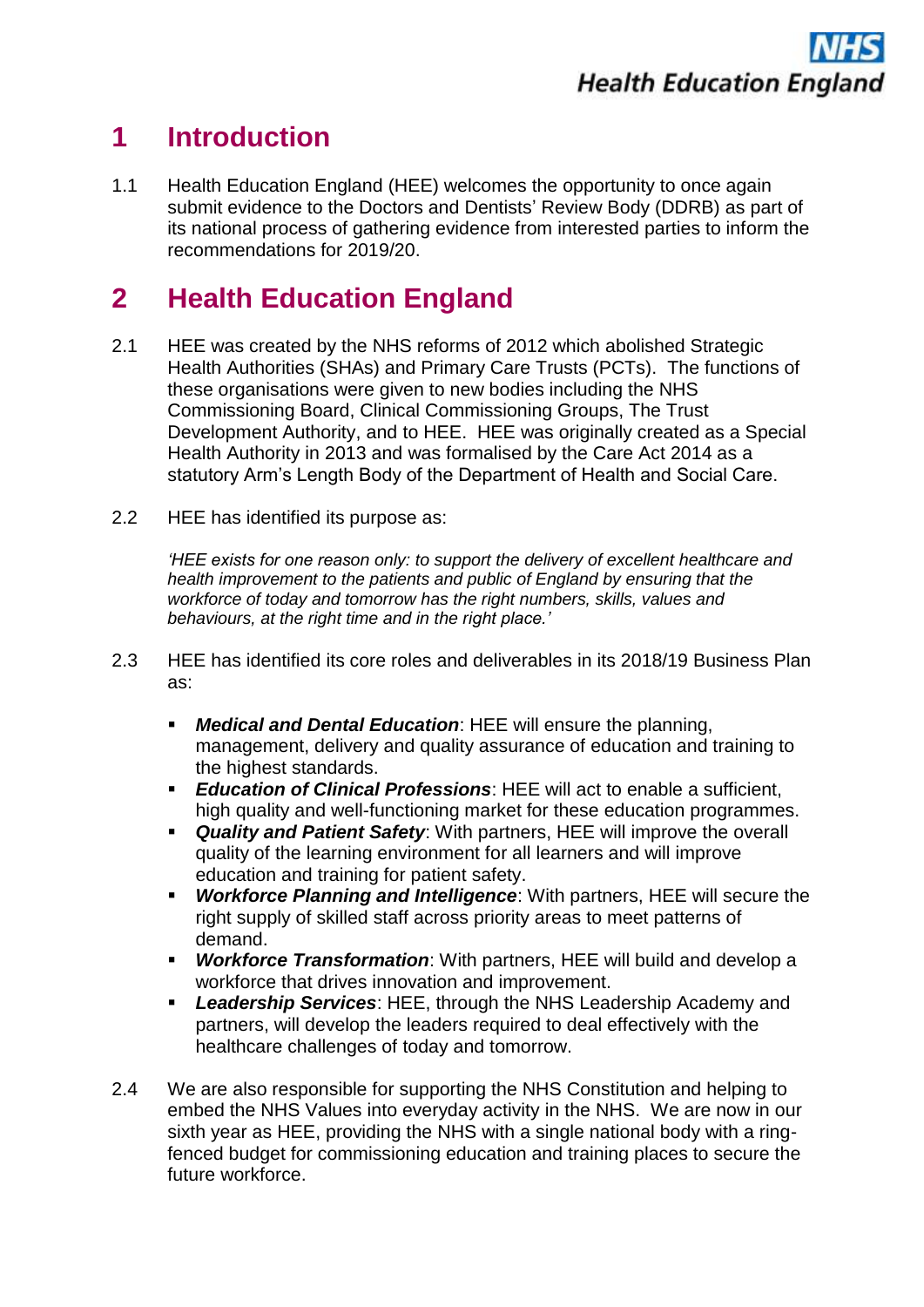- 2.5 We operate a single system of dispersed leadership, working together to deliver both local and nationwide success. To achieve this we are proud to also work with:
	- The providers of NHS services who are ultimately responsible for employing, maintaining and developing their staff and the quality of care they provide; and
	- Sustainable Transformation partnerships (STPs) and Local workforce Advisory Boards (LWABs); and
	- Other organisations such as commissioners, local authorities and higher education providers.
- 2.6 We also have a wider role working nationally with the Department of Health & Social Care (DHSC) and other health Arms' Length Bodies (ALBs) and Non-Departmental Public Bodies, including NHS England, NHS Improvement, the Care Quality Commission and Public Health England. Together, HEE and these organisations developed the [NHS Five Year Forward View](https://www.england.nhs.uk/wp-content/uploads/2014/10/5yfv-web.pdf) in October 2014. The Five Year Forward View was refreshed in March 2017 with the publication of the [Next Steps On The Five Year Forward View](https://www.england.nhs.uk/wp-content/uploads/2017/03/NEXT-STEPS-ON-THE-NHS-FIVE-YEAR-FORWARD-VIEW.pdf) which acknowledged the progress that had been made but highlighted the emerging pressures within the service and refocused the Five Year Forward View priorities in the light of this.
- 2.8 In October 2017, HEE led the development of the first NHS Workforce Strategy for over 25 years, [Facing the Facts, Shaping the Future](https://www.hee.nhs.uk/sites/default/files/documents/Facing%20the%20Facts%2C%20Shaping%20the%20Future%20%E2%80%93%20a%20draft%20health%20and%20care%20workforce%20strategy%20for%20England%20to%202027.pdf) in recognition of the need for further co-ordination at national level to ensure that the issues facing the NHS with regard to the supply and development of staff were discussed, and actions agreed, with a broad range of national, regional and local stakeholders. The strategy said that the Department of Health and Social Care (DHSC), working with HEE and other partners, would review national organisational roles and responsibilities to ensure that the national workforce system is well aligned.
- 2.9 The announcement of a long-term funding settlement in 2018 alongside the work to develop the NHS Long Term Plan has further reinforced the importance of ensuring that national, regional and local organisations are working effectively together to address workforce priorities. In light of this, and building on recent constructive joint work to develop the workforce priorities for the Long Term Plan, HEE, NHS Improvement, NHS England and DHSC agreed the following measures in October 2018 to improve how we work together:
	- HEE will work jointly with NHS Improvement to develop its mandate for 2019/20 onwards. HEE's Board will continue to sign-off the draft mandate, but, as a new step, the mandate will then be approved by the NHS Improvement Board to ensure it meets service requirements, before approval by the Secretary of State. This will ensure that workforce plans are more closely aligned with NHS service plans.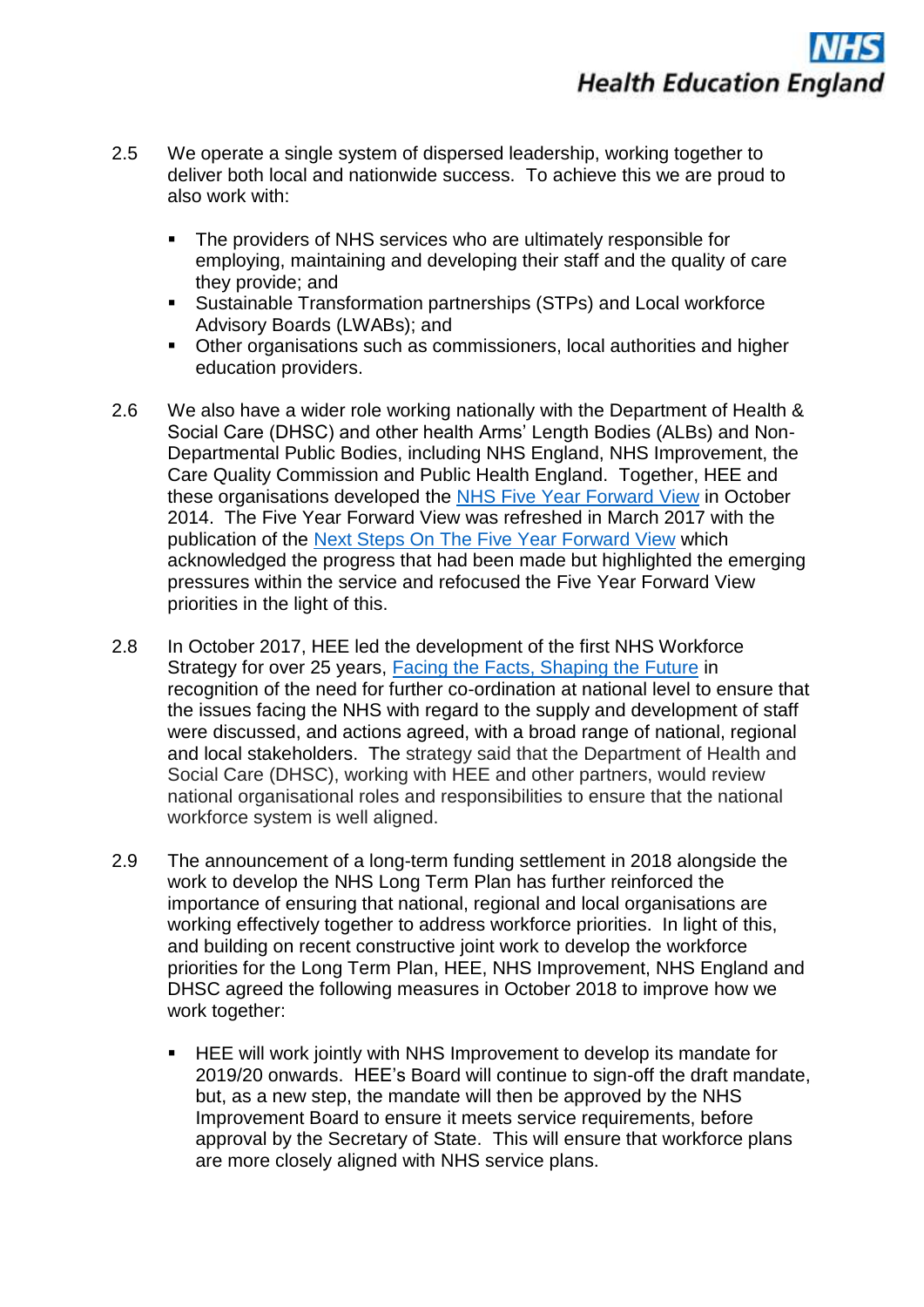- The NHS Leadership Academy will transfer from HEE to the new NHS Improvement and NHS England People function from 1 April 2019, maximising the natural fit between the work of the NHS Leadership Academy and the People function's responsibility for executive and nonexecutive leadership and talent across the NHS.
- HEE will identify opportunities for its regional teams to align with NHS Improvement/ NHS England's integrated regional teams to continue to build on the strong collaborative working that already exists across the country in support of local health systems.
- 2.10 These changes will help ensure that our organisations work much more closely together to support local health systems to recruit, train, develop and retain the staff the NHS depends upon, and in enhancing leadership across the service.

## **3 Facing the Facts, Shaping the Future**

- 3.1 [Facing the Facts, Shaping the Future](https://www.hee.nhs.uk/sites/default/files/documents/Facing%20the%20Facts%2C%20Shaping%20the%20Future%20%E2%80%93%20a%20draft%20health%20and%20care%20workforce%20strategy%20for%20England%20to%202027.pdf) was a whole national system consultation document, produced by HEE with content from NHS England, NHS Improvement, Public Health England, the Care Quality Commission, National Institute for Clinical Excellence and the Department of Health. The document was published in December 2017.
- 3.2 The draft strategy looked at the challenges faced by the health and care system, charting the growth in the NHS workforce over the previous five years while also setting out the critical workforce challenges that will be faced over the next decade.
- 3.3 While the NHS is employing more staff now than at any time in its history, with significant growth in newly-qualified staff from 2012 across the majority of professional groups, the report concluded that more must be done to keep up with increased demand as the population expands and grows older. It responded by setting out a range of measures to improve productivity, boost training and retention, open up new routes into nursing and prepare the future workforce for technological advances such as genomics, artificial intelligence and digital robotics, which are poised to transform modern medicine.
- 3.4 Among the specific measures were:
	- targeted retention schemes to encourage staff to continue working in healthcare, including support for local NHS organisations on how to improve retention rates, an expansion of the nursing Return to Practice scheme and efforts to encourage European nationals to stay by ensuring a streamlined, user-friendly service for obtaining settled status
	- improvements to medical training and how junior doctors are supported in their careers, with a greater emphasis on producing more doctors in areas where there are the biggest shortfalls, including general practice and psychiatry, and on-going efforts to improve the working practices of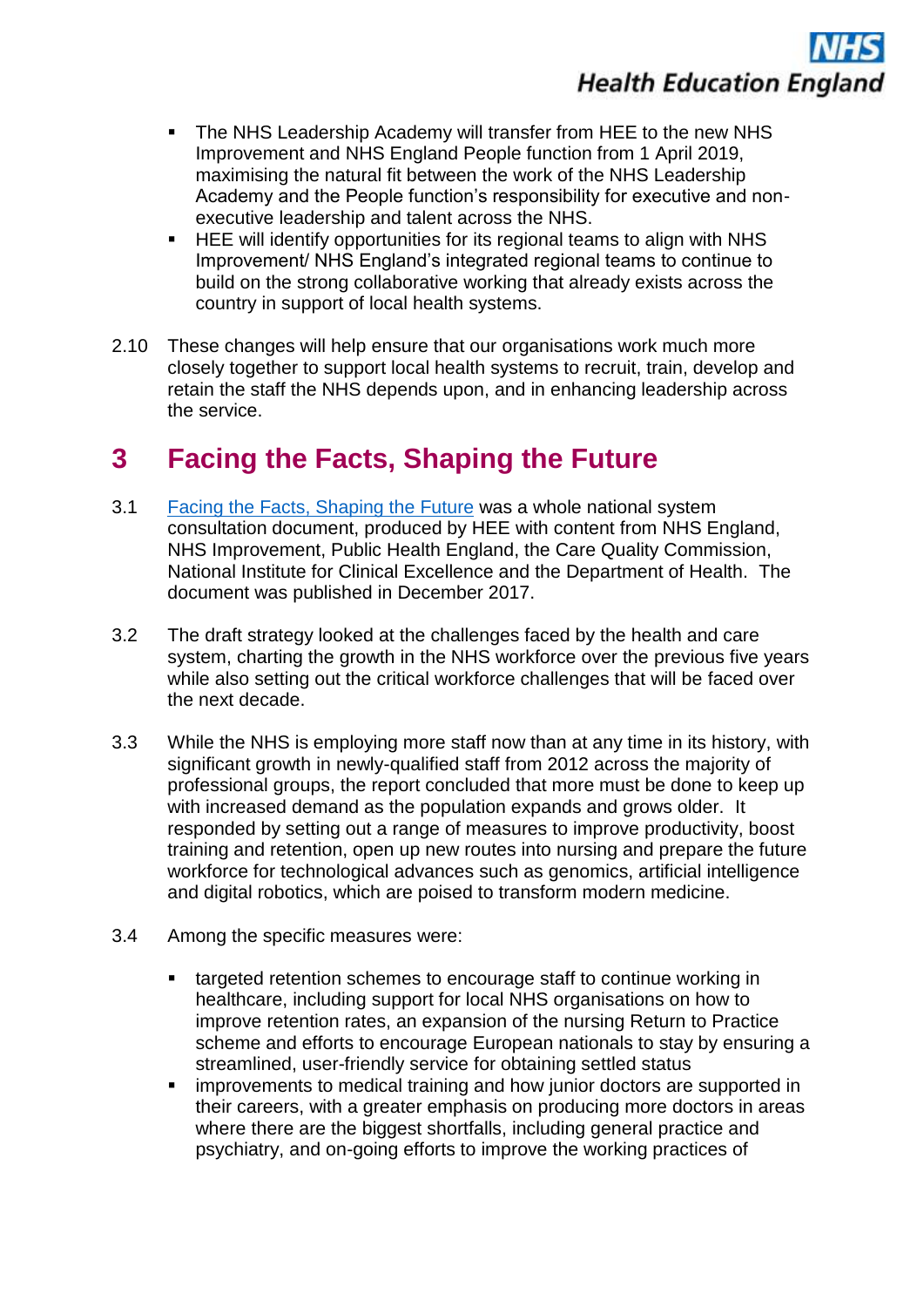

doctors in training, such as improving access to training opportunities and better communication around rotations and shift patterns

- a far-reaching technology review across England, led by Professor Eric Topol to look at how advances in genomics, pharmaceuticals, artificial intelligence and robotics will change the roles and functions of clinical staff over the next two decades and what this will mean for future skills and training needs
- making the NHS a more inclusive, 'family-friendly' employer  $-$  the strategy also acknowledged the changing shape and expectations of the NHS workforce, with more people wanting flexible working practices to enable them to balance work and family life. It concluded that NHS organisations will need to develop an employment offer that remains attractive for all staff.
- the draft strategy looked at the major workforce plans for the Five Year Forward View priorities: cancer; mental health; maternity; primary and community care; and urgent and emergency care.
- 3.5 HEE proposed a set of six principles for future NHS workforce decisions, which aim to mitigate the risks associated with workforce planning.
	- i. Securing the supply of staff that the health and care system needs to deliver high quality care in the future.
	- ii. Enabling a flexible and adaptable workforce through our investment in educating and training new and current staff.
	- iii. Providing broad pathways for careers in the NHS, and the opportunity for staff to contribute more, and earn more, by developing their skills and experience.
	- iv. Widening participation in NHS jobs so that people from all backgrounds have the opportunity to contribute and benefit from public investment in our healthcare.
	- v. Ensuring the NHS and other employers in the system are inclusive modern model employers with flexible working patterns, career structures and rewards.
	- vi. Ensuring that service, financial and workforce planning are intertwined, so that every significant policy change has workforce implications thought through and tested.
- 3.6 Consultation outcomes

Formal consultation on the draft strategy began in December 2017 and ran until the end of March 2018. 101 people completed the on-line survey, and 1,185 participated in the online workshop that ran throughout the consultation period, including 143 organisations. Feedback was captured from 32 events held across the country and from the 195 organisations that also submitted direct responses as part of the consultation process. The consultation feedback demonstrated good support for the six principles set out above. In addition, there were five key priority areas that emerged:

3.7 Attracting People – which highlighted the need to;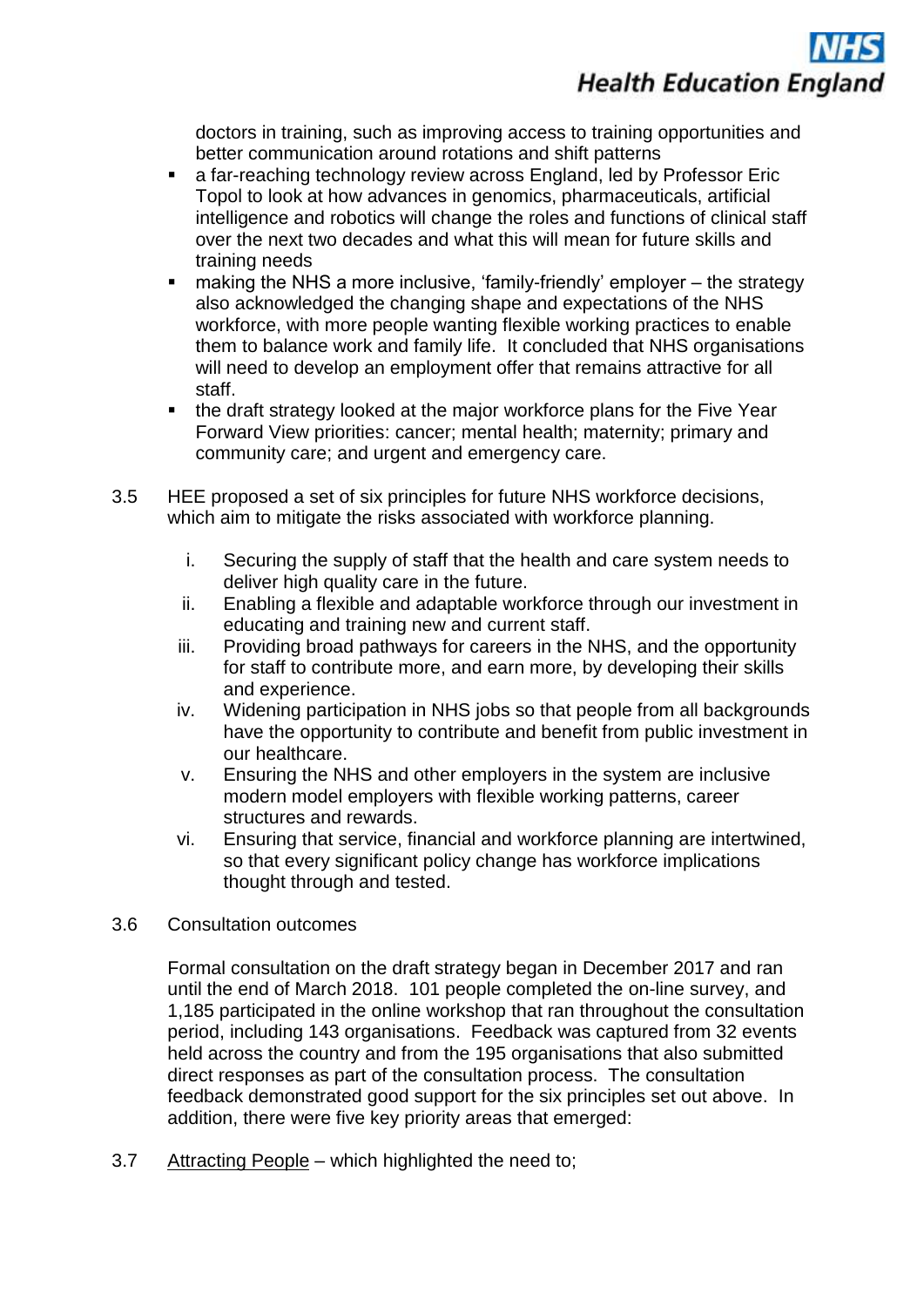- Address public perceptions of careers in health and care
- Introduce new qualifications and routes to employment
- Ensure roles allow for future development
- Protect funding for health services
- Promote careers through school outreach
- 3.8 Modern, model employers where the feedback was to;
	- Protect time and funding for CPD and other development activities
	- Enable health and care organisations to support flexible working
	- Ensure staff are paid fairly
	- Create opportunities through apprenticeships
- 3.9 Fitness for the Future where there is a need to;
	- Ensure health and care systems work together effectively
	- Enable health and care staff to embrace the potential of technology
	- Develop new roles and specialities
	- Value carers and volunteers
	- Empower staff to improve outcomes
- 3.10 Social Care where the feedback highlighted;
	- The need for financial investment into the social care workforce to reflect the growing demand
	- The need to recognise that the profile, pay and reputation of the social care workforce all impact on recruitment and retention
	- That there is support for national standards for registration of social care workers.

#### 3.11 Technology

The [Topol Review](https://www.hee.nhs.uk/our-work/topol-review) has been exploring how to prepare the healthcare workforce, through education and training, to deliver the digital future, to enable us to make the most of technologies such as genomics, digital medicine, artificial intelligence and robotics to improve services and help ensure a sustainable NHS. The [Interim Report](https://www.hee.nhs.uk/sites/default/files/documents/Topol%20Review%20interim%20report_0.pdf) was published in June 2018 and the final report is due to be published later this month.

### **4 The NHS Long Term Plan**

4.1 The [NHS Long Term Plan](https://www.longtermplan.nhs.uk/wp-content/uploads/2019/01/nhs-long-term-plan.pdf) was published on 7 January 2019.

To ensure that the NHS can achieve the ambitious improvements we want to see for patients over the next ten years, the NHS Long Term Plan sets out the challenges that the NHS currently faces can be overcome, such as staff shortages and growing demand for services, by: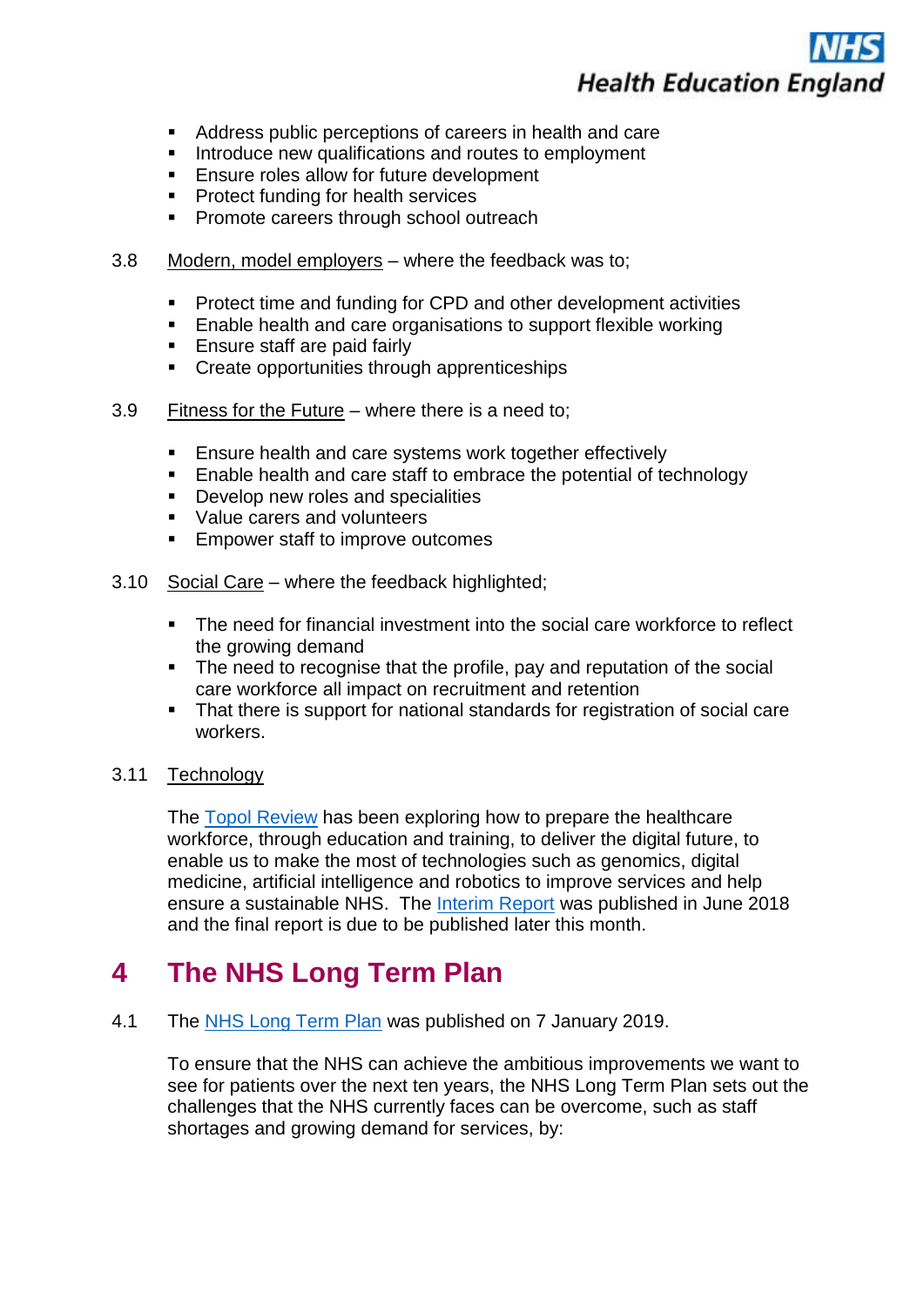- **Doing things differently**: we will give people more control over their own *health and the care they receive, encourage more collaboration between GPs, their teams and community services, as 'primary care networks', to increase the services they can provide jointly, and increase the focus on NHS organisations working with their local partners, as 'Integrated Care Systems', to plan and deliver services which meet the needs of their communities.*
- **Preventing illness and tackling health inequalities: the NHS will** *increase its contribution to tackling some of the most significant causes of ill health, including new action to help people stop smoking, overcome drinking problems and avoid Type 2 diabetes, with a particular focus on the communities and groups of people most affected by these problems.*
- **Backing our workforce**: we will continue to increase the NHS workforce, *training and recruiting more professionals – including thousands more clinical placements for undergraduate nurses, hundreds more medical school places, and more routes into the NHS such as apprenticeships. We will also make the NHS a better place to work, so more staff stay in the NHS and feel able to make better use of their skills and experience for patients.*
- *Making better use of data and digital technology: we will provide more convenient access to services and health information for patients, with the new NHS App as a digital 'front door', better access to digital tools and patient records for staff, and improvements to the planning and delivery of services based on the analysis of patient and population data.*
- **Getting the most out of taxpayers' investment in the NHS: we will** *continue working with doctors and other health professionals to identify ways to reduce duplication in how clinical services are delivered, make better use of the NHS' combined buying power to get commonly used products for cheaper, and reduce spend on administration*
- 4.2 The NHS Workforce is a key component of the plan, and eight areas are discussed:
	- 1. A comprehensive new workforce implementation plan
	- 2. Expanding the number of nurses, midwives, AHPs and other staff
	- 3. Growing the medical workforce
	- 4. International Recruitment
	- 5. Supporting our current NHS staff
	- 6. Enabling productive working
	- 7. Leadership and talent management
	- 8. Volunteers
- 4.3 The Long Term Plan recognises that:
	- The performance of any healthcare system ultimately depends on its people – and the NHS is no exception
	- NHS staff are feeling the strain due, in part, to the number of vacancies across many roles and in many parts of England
	- To make the Long Term Plan a reality, the NHS will need more staff, working in rewarding jobs and a more supportive culture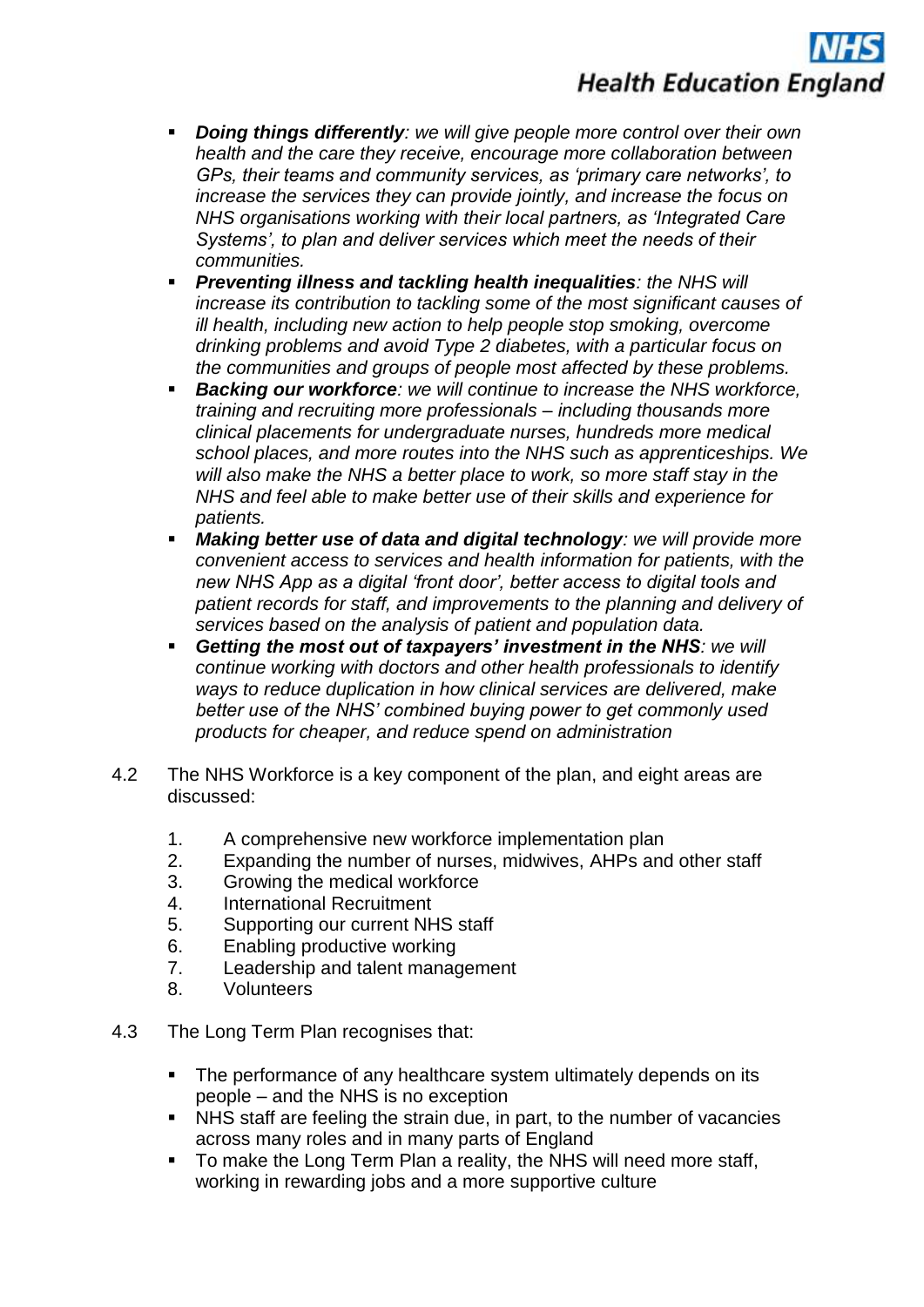

- New NHS roles and careers will be shaped to reflect the future needs and priorities set out in the rest of the Plan
- More people want to train to join the NHS than are currently in education or training. Many of those leaving the NHS would remain if they were offered improved development opportunities and more control over their working lives
- The plan sets out specific workforce actions that can have a positive impact now. It also sets out wider reforms for the NHS workforce which will be finalised when the education and training budget for HEE is set later on in 2019.

A summary of the Workforce Section of the Plan is attached as Appendix A.

- 4.4 Building on [Facing the Facts, Shaping the Future](https://www.hee.nhs.uk/sites/default/files/documents/Facing%20the%20Facts%2C%20Shaping%20the%20Future%20%E2%80%93%20a%20draft%20health%20and%20care%20workforce%20strategy%20for%20England%20to%202027.pdf) and the responses received during the consultation (see section 2 above) workforce plans need to work locally and add up nationally – they need to be adaptive and attentive to detail and wider context. The overall aim is to ensure a sustainable overall balance between supply and demand across all staff groups. For doctors, there will be a focus on reducing geographical and specialty imbalances. For the wider workforce, the aim is to ensure sufficient supply of nurses and to address specific shortages for AHPs and other key groups.
- 4.5 A final workforce implementation plan will be published later in 2019. NHS Improvement, HEE and NHS England will establish a national workforce group to ensure workforce actions agreed are delivered quickly. This will include the new NHS Chief People Officer, the NHS National Medical Director and the Chief Nursing Officers, and other Chief Professions Officers. We will ensure that the plan is shared with the Review Body members at the earliest possible opportunity.
- 4.6 Our intention in the submission of this year's evidence is to focus on key areas of interest highlighted by the DDRB and discussed with colleagues from DHSC and other stakeholders since last year's evidence round. The following sections address, in turn; Improving the experience of work for post graduate doctors through the Enhancing Junior Doctors' Working Lives project; Flexible pay premia for doctors and dentists in training (including specialty and geographical issues); and supporting SAS Doctors.

## **5 The Medical Workforce**

- 5.1 From a planning and supply perspective the 'medical workforce' can be partitioned into four components:
	- Consultants (in general a very stable workforce)
	- Doctors who are following training programmes intended to lead untimely to a Certificate of Consultant Training. This workforce turns over rapidly by design as training entails rotation through multiple employers, and has competitive recruitment points between Foundation and Core/Run-Through, and between Core and Higher.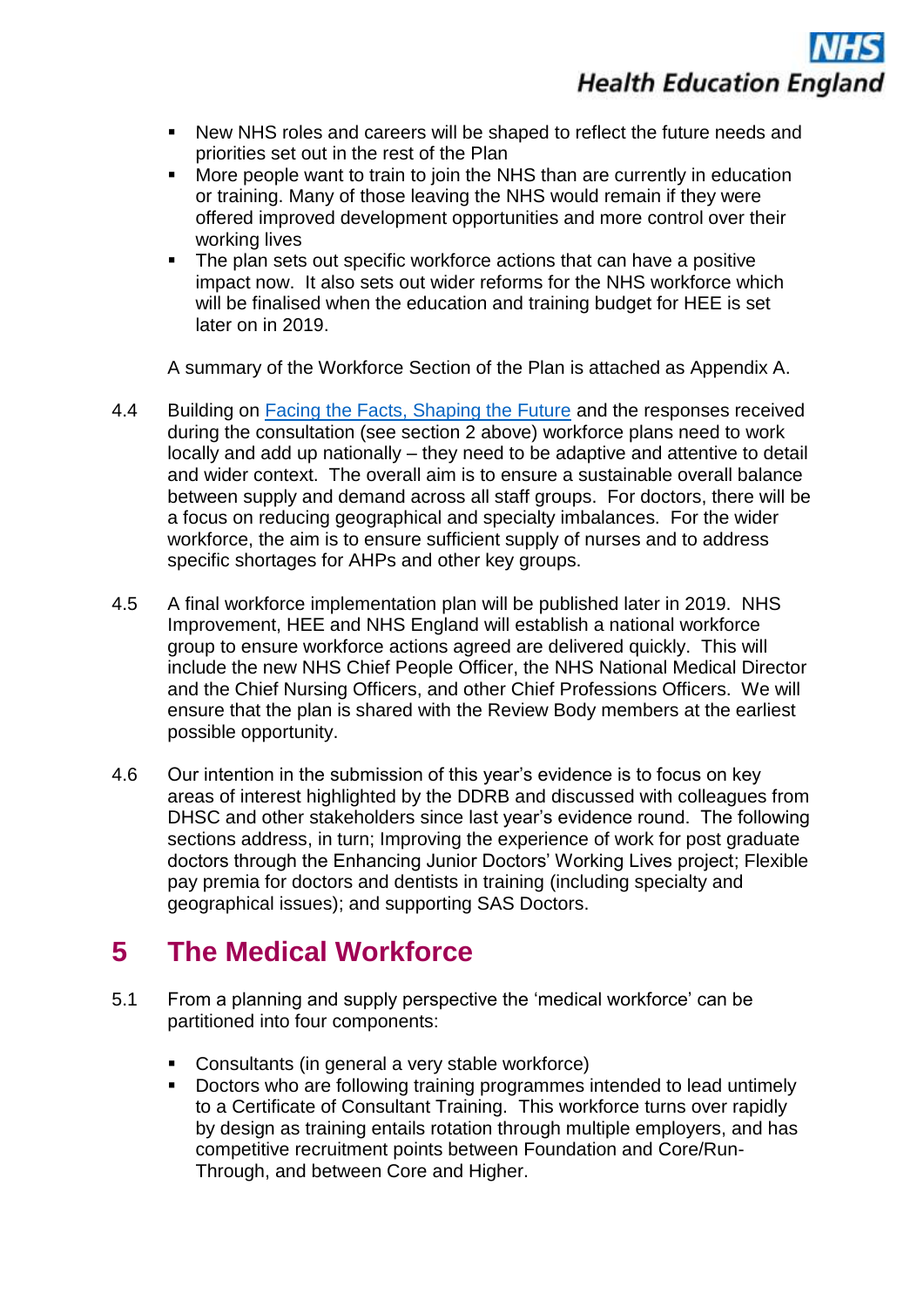- Those employed as Specialty and Associate Specialists and 'others' on permanent contracts who are a *relatively* stable workforce (yet still exhibit high turnover)
- Those employed as above on non-permanent contracts who are in general a mix of:
	- 'former' trainees who are 'between' training programmes (that is, they have completed one stage of training and are pending selection into further training)
	- Doctors between training and consultant roles (that is, they have completed CCT training and are pending consultant opportunities, or undertaking further experiential training such as fellowships)
	- those recruited specifically to short term roles, often from overseas. This workforce turns over extremely rapidly.
- 5.2 Figure 1 overleaf shows the overall proportion of the medical workforce (excluding Foundation trainees) each component represented in 2017. Figures 2 and 3 summarise aggregate national level workforce stock values and proportions Consultants and SASO staff for the period 2012-17 by world region of Primary Medical Qualification<sup>1</sup>. The figures demonstrate the extent to which the NHS is currently reliant on recruitment of doctors from overseas.



1

<sup>&</sup>lt;sup>1</sup> The 2018 data based set is in preparation.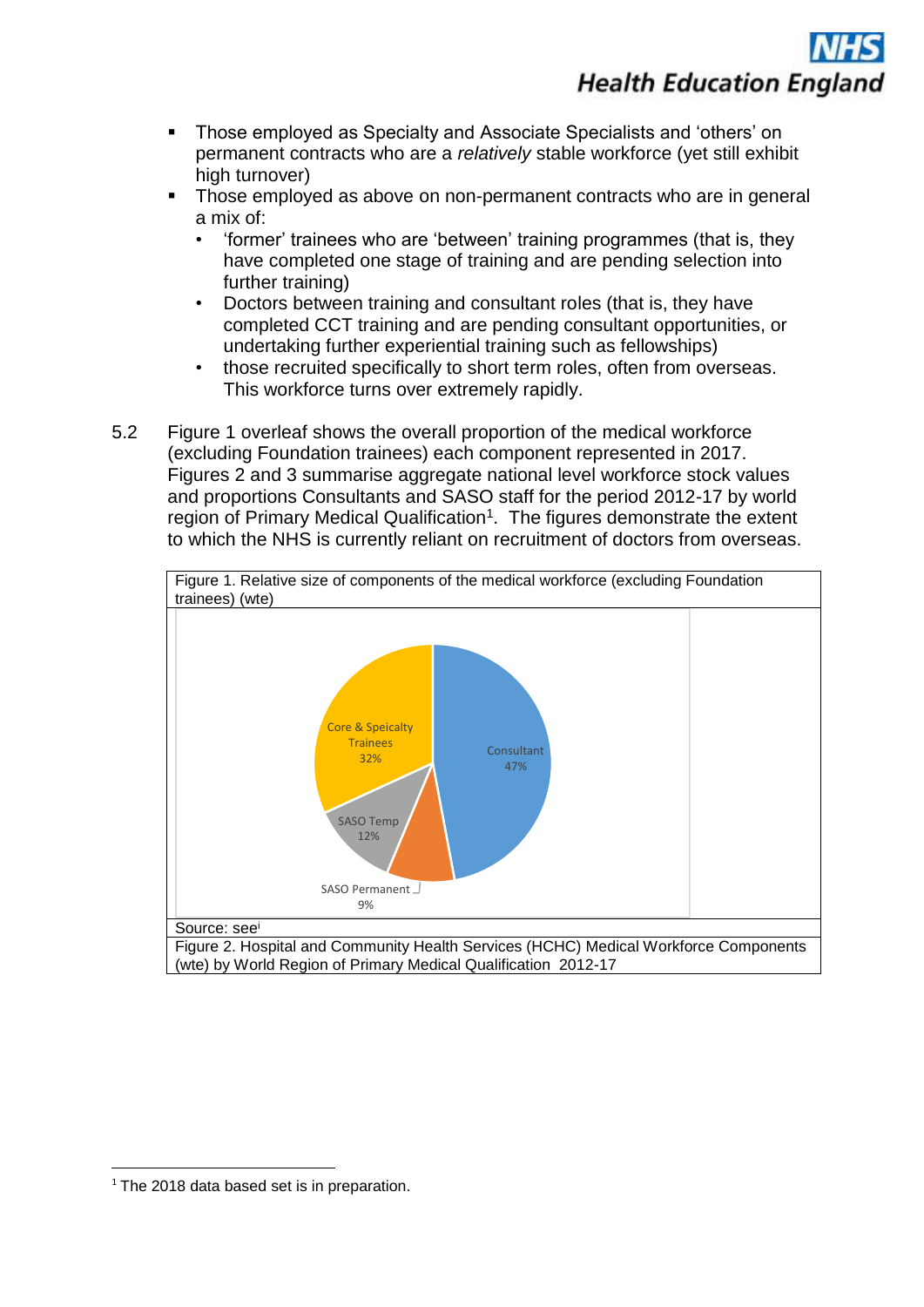

### 5.3 Recruitment into specialty at CT/ST1<sup>iii</sup>

HEE, on behalf of the NHS, recruits annually to training programmes at 'CT1' (Core training first level) and 'ST1' (Specialty training first level where such training is a 'run through' programme). Recruitment levels fluctuate each year but are of the order of 7,000 annually. Recruitment to higher specialty training (that is, at ST3 for the majority of 'non-run-through' specialities, and at ST4 for psychiatry) is *principally* determined by the available supply completing core training. Thus, examining recruitment at CT1 and ST1 is a key indicator not only of the extent to which the NHS is reliant on 'non UK' trainees now, but the extent to which the NHS will be reliant on non-UK supply of higher trainees, and ultimately of Consultants, in future.

5.4 The majority of applicants to CT1/ST1 emerge though the UK training system, and thus completed Foundation training in the UK. The vast majority of those previously in Foundation Training will have gained their 'Primary Medical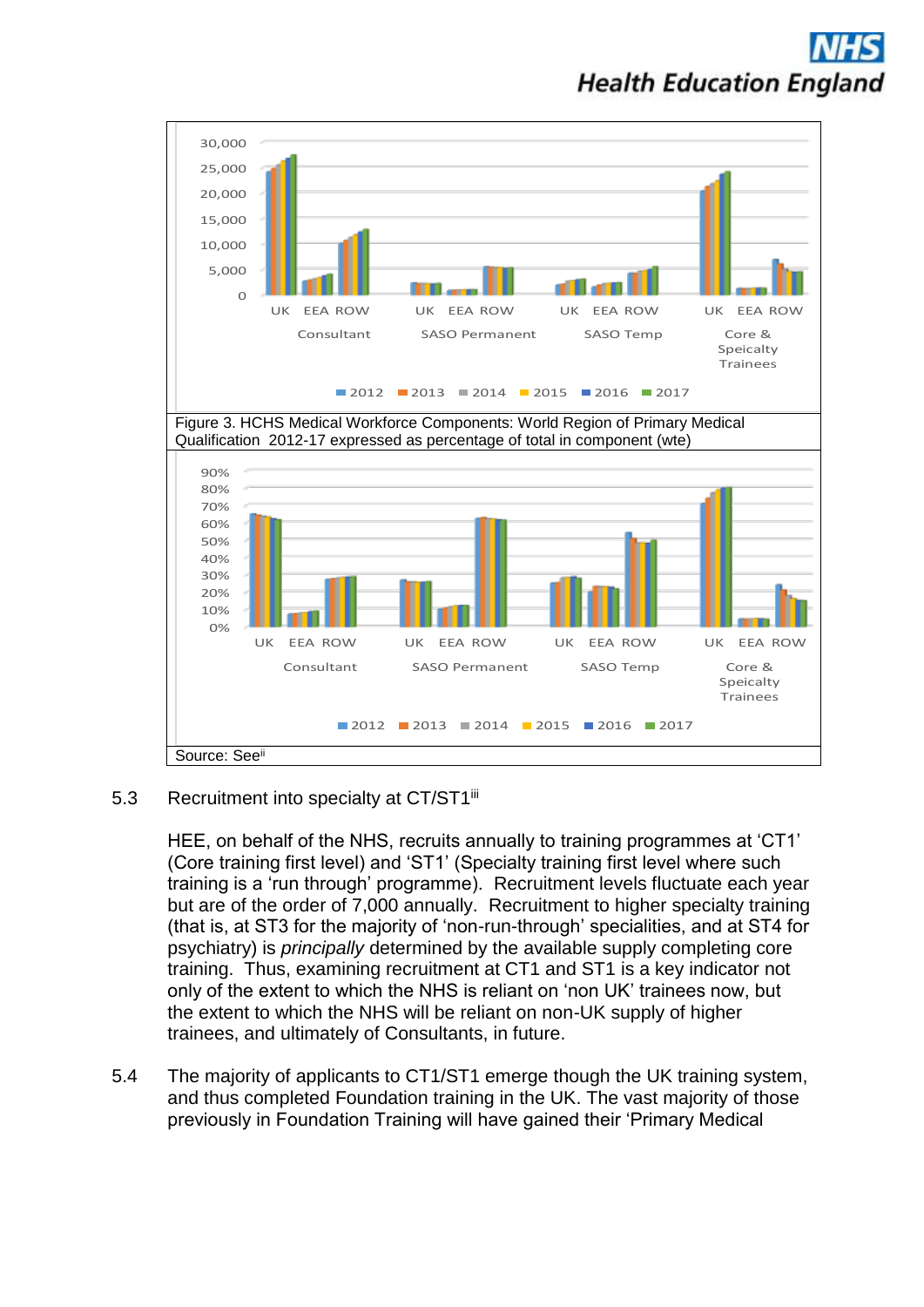Qualification' (PMQ) in the UK<sup>2</sup>. Thus an assessment of the proportion of trainees at or recruited to CT/ST1 each year<sup>3</sup> provides an indication of the extent to which recruitment to each programme is currently dependent on non-UK supply<sup>4</sup>. Figure 4 shows that, over the period 2015-2017 there was little variation in the numbers advertised and filled. However, in 2018 more posts were advertised, and more filled, with the fill rate (at the time of writing) moving from an average of 91% to 98%.



- 5.5 At the time of writing we do not have available the PMQ of recruits for 2015- 17. We create a 'proxy' by identifying the numbers at CT/ST1 in the General Medical Council National Trainee Survey (NTS) census frame at a given point who were not in the same specialty in the previous year. This is not the *same*  as the number recruited as:
	- there may be some drop off from recruitment levels as some recruits may have withdrawn since the recruitment data was last 'cut';
	- there may have been some early attrition post recruitment;
	- there may be some (relatively small) subsidiary recruitment determined by local factors.
- 5.6 Figure 5 below sets out:

The average fill rate at level 1 for the period 2016-18<sup>5</sup>;

<sup>1</sup> <sup>2</sup> A relatively small number of UK citizens undertake their undergraduate medicine degree in non-UK universities and a small number of non-UK PMQ doctors undertake Foundation training in the UK. Hence PMQ is a *proxy* for nationality at the time of recruitment.

<sup>&</sup>lt;sup>3</sup> This is the number in the system at these levels at a census point in spring. Thus it is not precisely the same as the proportion recruited in the previous year. We use this technique as, for now, we do not have *historic* recruitment data by either PMQ or nationality.

<sup>4</sup> In more detailed analysis scheduled for 2019 we will build in analysis of nationality as well as PMQ.

<sup>5</sup> The source for 'fill' is HEE recruitment data which includes 2018 recruitment. These data indicated a marked increase in recruitment in 2018 compared to previous years. We will know the extent to which this has translated into a similarly marked increase in numbers on programmes at the next census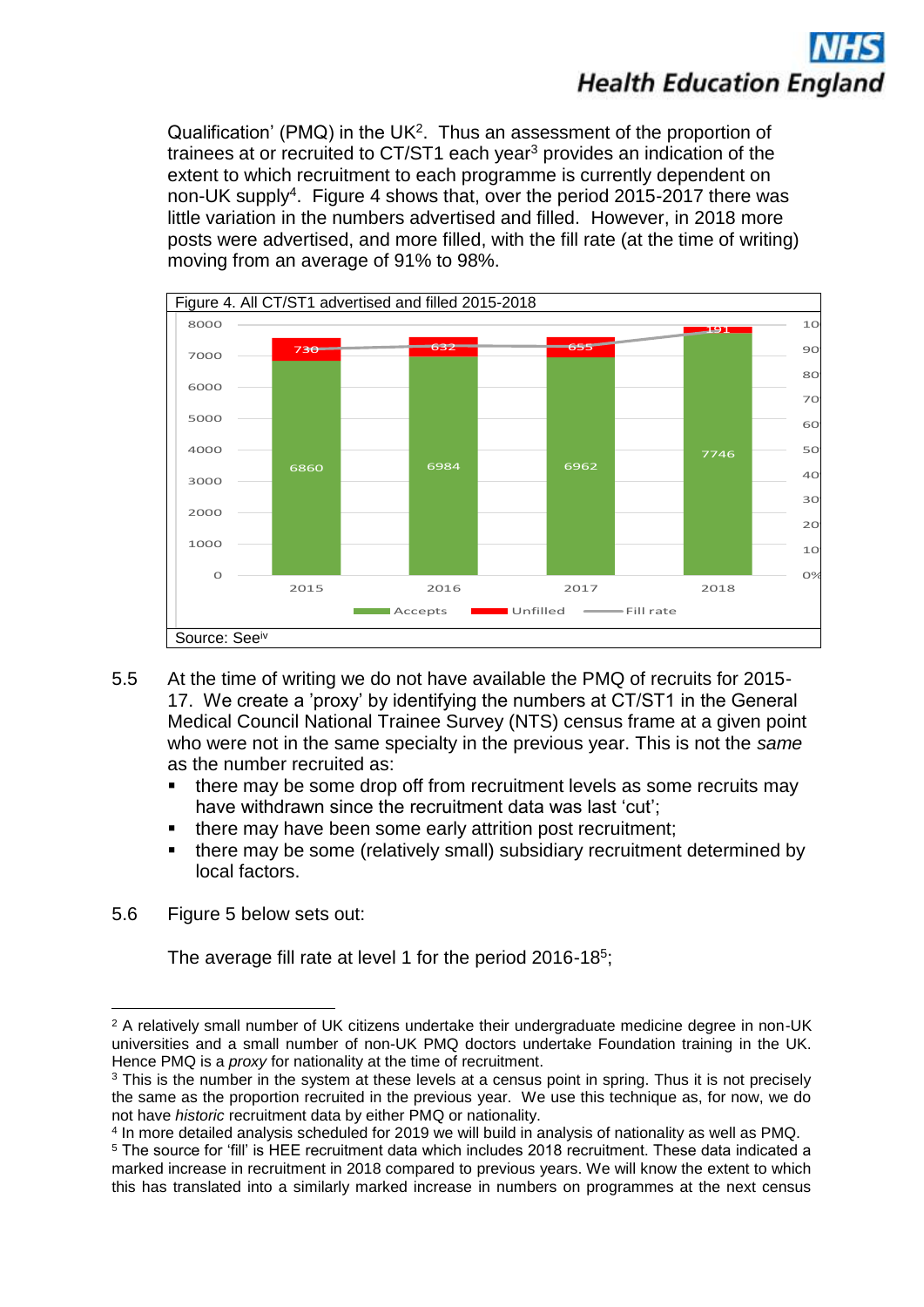The average (2016-8) proportion of trainees at CT/ST1 with a UK PMQ in each of four geographical areas and at the 'all-England' level; The relative scale of recruitment (thus by far the largest single specialty into which HEE recruits at level 1 is General Practice, with a target level of 3,250 annually).

| Figure 5: Recruitment and fill at CT/ST1                     |                            |         |                                                  |                  |      |       |             |  |  |  |  |  |  |
|--------------------------------------------------------------|----------------------------|---------|--------------------------------------------------|------------------|------|-------|-------------|--|--|--|--|--|--|
|                                                              |                            | England | North                                            | Mids&East London |      | South | Scale of    |  |  |  |  |  |  |
| Ave. fill 2016-18 - All CT/ST1 recruitment - all PMQ         |                            | 94%     | 87%                                              | 94%              | 100% | 97%   | Irecruitmen |  |  |  |  |  |  |
| <b>Analysis by specialty</b>                                 | <b>Ave fill</b><br>2016-18 |         | Trainees with UK PMQ at CT/ST1 - average 2016-18 |                  |      |       |             |  |  |  |  |  |  |
| Public Health                                                | 100%                       | 95%     | 93%                                              | 97%              | 97%  | 95%   |             |  |  |  |  |  |  |
| Ophthalmology                                                | 100%                       | 95%     | 92%                                              | 98%              | 96%  | 93%   | 64          |  |  |  |  |  |  |
| Core Surg                                                    | 100%                       | 93%     | 90%                                              | 94%              | 96%  | 94%   | 505         |  |  |  |  |  |  |
| Neurosurgery                                                 | 100%                       | 90%     | 77%                                              | 100%             | 96%  | 94%   | 28          |  |  |  |  |  |  |
| <b>Clinical Radiology</b>                                    | 100%                       | 88%     | 84%                                              | 87%              | 94%  | 91%   | 228         |  |  |  |  |  |  |
| O&G                                                          | 99%                        | 87%     | 84%                                              | 79%              | 98%  | 90%   | 232         |  |  |  |  |  |  |
| <b>ACCS Ana/Core Ana</b>                                     | 98%                        | 95%     | 95%                                              | 92%              | 99%  | 97%   | 537         |  |  |  |  |  |  |
| <b>ACCS EM/EM RT</b>                                         | 96%                        | 83%     | 89%                                              | 62%              | 94%  | 88%   | 302         |  |  |  |  |  |  |
| <b>General Practice</b>                                      | 96%                        | 74%     | 73%                                              | 62%              | 94%  | 78%   |             |  |  |  |  |  |  |
| <b>ACCS Acute/Core Med</b>                                   | 94%                        | 82%     | 74%                                              | 73%              | 98%  | 86%   | 1340        |  |  |  |  |  |  |
| Paediatrics                                                  | 88%                        | 89%     | 86%                                              | 80%              | 96%  | 95%   | 367         |  |  |  |  |  |  |
| Histopathology                                               | 82%                        | 78%     | 88%                                              | 72%              | 69%  | 82%   | 61          |  |  |  |  |  |  |
| Core Psych                                                   | 68%                        | 72%     | 63%                                              | 57%              | 82%  | 82%   | 376         |  |  |  |  |  |  |
| All ST/CT1                                                   | 94%                        | 81%     | 78%                                              | 71%              | 94%  | 84%   |             |  |  |  |  |  |  |
| Source: HFF Recruitment Team (from Oriel recruitment system) |                            |         |                                                  |                  |      |       |             |  |  |  |  |  |  |

Source: HEE Recruitment Team (from Oriel recruitment system)

- 5.7 The figures show:
	- some specialties fill wherever they are;
	- London fills whatever the specialty:
	- the extent to which specialties are filled from non-UK sources varies, with London least reliant on non-UK sources, and Midlands and East most reliant.
- 5.8 Consultant shortfall

The data in this section are drawn from the HEE/NHSI 2017 'Joint Collection' and are concerned only with Consultants. At September 2017, providers reported a total consultant establishment of 48,531 and a total shortfall of 3,756 (7.7%). Reporting such numbers at the level of specialty and geography inevitably means the actual numbers involved become very small. Thus figure 6 below focuses on those specialties where:

- the total shortfall identified was equal to or exceeded 50 wte **and**
- the vacancy rate was equal to or exceeded 7%.

The table is ordered by the total volume of shortfall.

<sup>&</sup>lt;u>.</u> point in spring 2019. Future analysis will explore the demographic characteristics of this recruitment 'bump'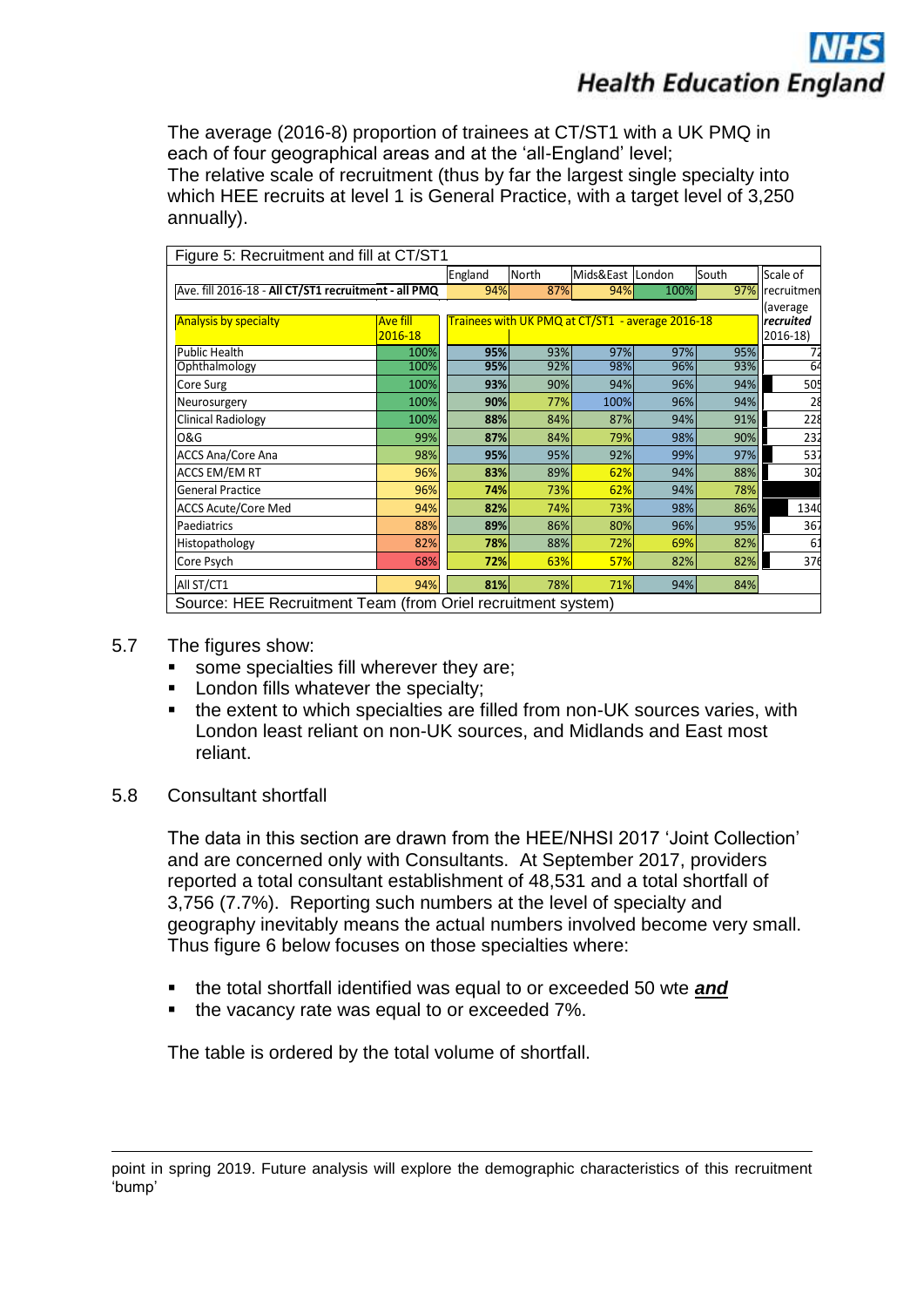

| Figure 6: Provider expressed shortfall from establishment, September 2017 |               |           |         |                                       |                 |     |                |  |  |  |  |  |
|---------------------------------------------------------------------------|---------------|-----------|---------|---------------------------------------|-----------------|-----|----------------|--|--|--|--|--|
|                                                                           | Establishment | Shortfall |         | Shortfall as percent of establishment |                 |     |                |  |  |  |  |  |
|                                                                           | wte           | wte       | England | <b>North</b>                          | Mids&EastLondon |     | South          |  |  |  |  |  |
| <b>General and Acute Medicine</b>                                         | 1455          | 330       | 23%     | 30%                                   | 28%             | 12% |                |  |  |  |  |  |
| Clinical Radiology                                                        | 3224          | 341       | 11%     | 12%                                   | 13%             | 11% |                |  |  |  |  |  |
| <b>Emergency Medicine</b>                                                 | 2045          | 340       | 17%     | 12%                                   | 20%             | 21% |                |  |  |  |  |  |
| Psychiatry - General & Adult                                              | 2774          | 301       | 11%     | 14%                                   | 12%             | 11% |                |  |  |  |  |  |
| Geriatric Medicine                                                        | 1483          | 197       | 13%     | 14%                                   | 17%             | 9%  | 13             |  |  |  |  |  |
| Histopathology                                                            | 1398          | 174       | 12%     | 16%                                   | 12%             | 11% | 1(             |  |  |  |  |  |
| Gastroenterology                                                          | 1320          | 132       | 10%     | 10%                                   | 8%              | 12% | 1(             |  |  |  |  |  |
| <b>Respiratory Medicine</b>                                               | 1104          | 104       | 9%      | 10%                                   | 9%              | 2%  | 14             |  |  |  |  |  |
| Dermatology                                                               | 648           | 98        | 15%     | 19%                                   | 12%             | 12% | 1 <sup>0</sup> |  |  |  |  |  |
| Neurology                                                                 | 853           | 87        | 10%     | 15%                                   | 8%              | 6%  | 1              |  |  |  |  |  |
| Intensive Care Medicine                                                   | 608           | 52        | 9%      | 16%                                   | 3%              | 10% |                |  |  |  |  |  |
| Psychiatry - Child & Adolescent                                           | 680           | 62        | 9%      | 11%                                   | 9%              | 7%  |                |  |  |  |  |  |
| Endocrinology                                                             | 723           | 51        | 7%      | 7%                                    | 9%              | 4%  |                |  |  |  |  |  |
| See <sup>v</sup>                                                          |               |           |         |                                       |                 |     |                |  |  |  |  |  |

#### 5.9 CCT holder supply prospects

HEE projects the available supply of CCT holders (i.e. those eligible for Consultant roles) by analysing historic flows to and from the workforce, and projecting outturn from specialty training.

#### *First order priorities*

**General and acute medicine** serve the general acute take. Hence the significant shortfall constrains the ability of the NHS to 'process' patients. While CCT output will fuel steady growth, supply projections indicate the current shortage will not be significantly mitigated by 'domestic' supply in the next two years.

**Clinical Radiology** is integral to the delivery of the Government's cancer strategy. CCT output will fuel steady growth, but supply projections indicate the current shortage will not be mitigated by 'domestic' supply in the next two years. Moreover, the projected growth is contingent on maintaining historic levels of overseas recruitment.

**General (adult) Psychiatry** is integral to the delivery of the Government's Mental Health Strategy. CCT output is projected to *broadly* maintain current numbers of psychiatrists and is not expected to reduce the current shortfall. **Histopathology** is key to diagnostics. CCT output is projected to broadly maintain current numbers of consultants and is not expected to mitigate the current shortfall.

**Emergency Medicine** consultant numbers have grown at an average of around 6% per annum. CCT will support sustained growth as a result of recent investment in training. However, that accelerated growth is not projected to meet current provides expressed demand in the next two years.

#### 5.10 Specialty and associate specialist doctors and others (SAS or SASO)

This group comprises those who are neither Consultants nor in training, previously referred to as 'Non-Training, Non-Consultant' medical staff. (See also section 6.17 below). There is strong anecdotal evidence of shortages in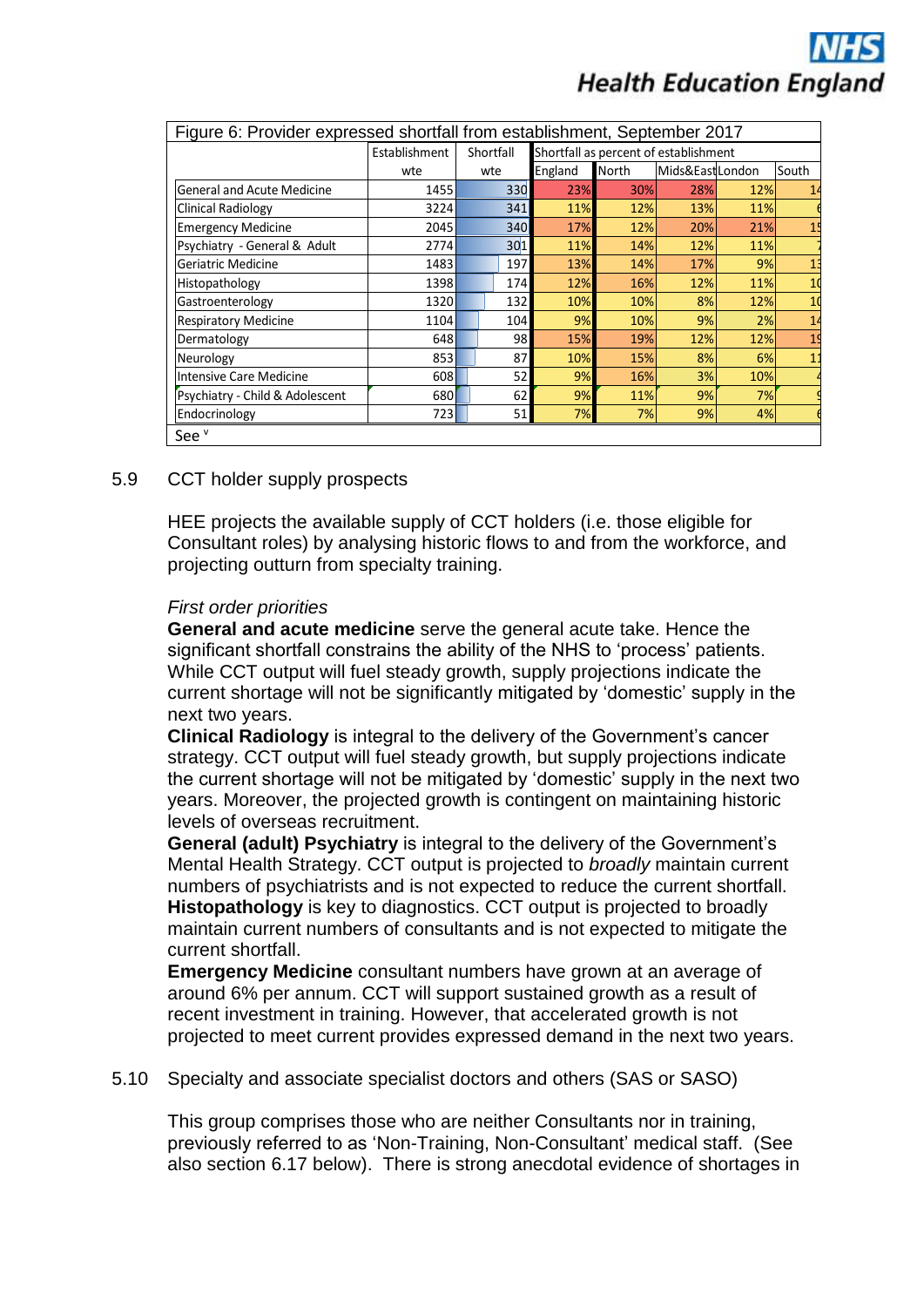what is referred to as 'middle grades' resulting in 'rota gaps'. While these shortages are undoubtedly real, the terms are loosely defined and often refer to both trainees and SASOs, reflecting the fact that trainees provide service.

- 5.11 While we can quantify SASO doctors at the level of specialty, and we observe the high turnover, there is no reliable data on shortfall. Thus, we are unable at this stage to directly quantify rota gaps and/or shortages of middle grades, and/or shortages of SASO staff. It is clear (section 5.1 above) that the NHS is heavily reliant on overseas doctors in SASO grades. It is equally clear that, hitherto, the NHS has been able to attract non-UK doctors into these grades.
- 5.12 Maintaining Medical Workforce Supply in the medium term

The available domestic supply is constrained by output from medical schools. The system has prioritised growth in training for GPs, Clinical Radiology and Emergency Medicine within this constraint. Growth in a priority specialty provided by attracting more domestic trainees means fewer domestic trainees are available to other specialties. The recent expansion in students will not *begin* to flow into the workforce until 2023 (Foundation), into PGME until 2025 (post Foundation) and into the consul tant workforce until the early to mid-2030s.

- 5.13 The analysis suggests the most practical way to maintain and grow the total available medical workforce in any significant volume for the decade ahead is through international recruitment. Other measures that will support this include:
	- Encouraging/ incentivising a higher proportion of trainees to remain in training (or in the workforce but not in training) post Foundation. Further analysis in 2019 will quantify the potential of this approach.
	- delaying 'final' retirement and encouraging more post-retirement return for consultants. The yield from this will be relatively minor.
	- There may be some marginal gains from reducing the 'outflow' of consultants under 55. However, net inflows and outflows to and from consultants effectively balance and since some of the outflow in one year become inflow in subsequent years the effect will be limited.
	- Development of support workforces to free up doctor time and thus resource.

### **6 The Medical Education Reform Programme**

- 6.1 HEE's Medical Education Reform Programme (MERP) covers a range of aligned initiatives to enhance the structure and delivery of postgraduate medical training. The programme was established in response to several drivers including:
	- Issues around recruitment and retention of doctors in training.
	- The expectations of doctors in training, both in terms of their careers in medicine and in where, when and how their training is delivered;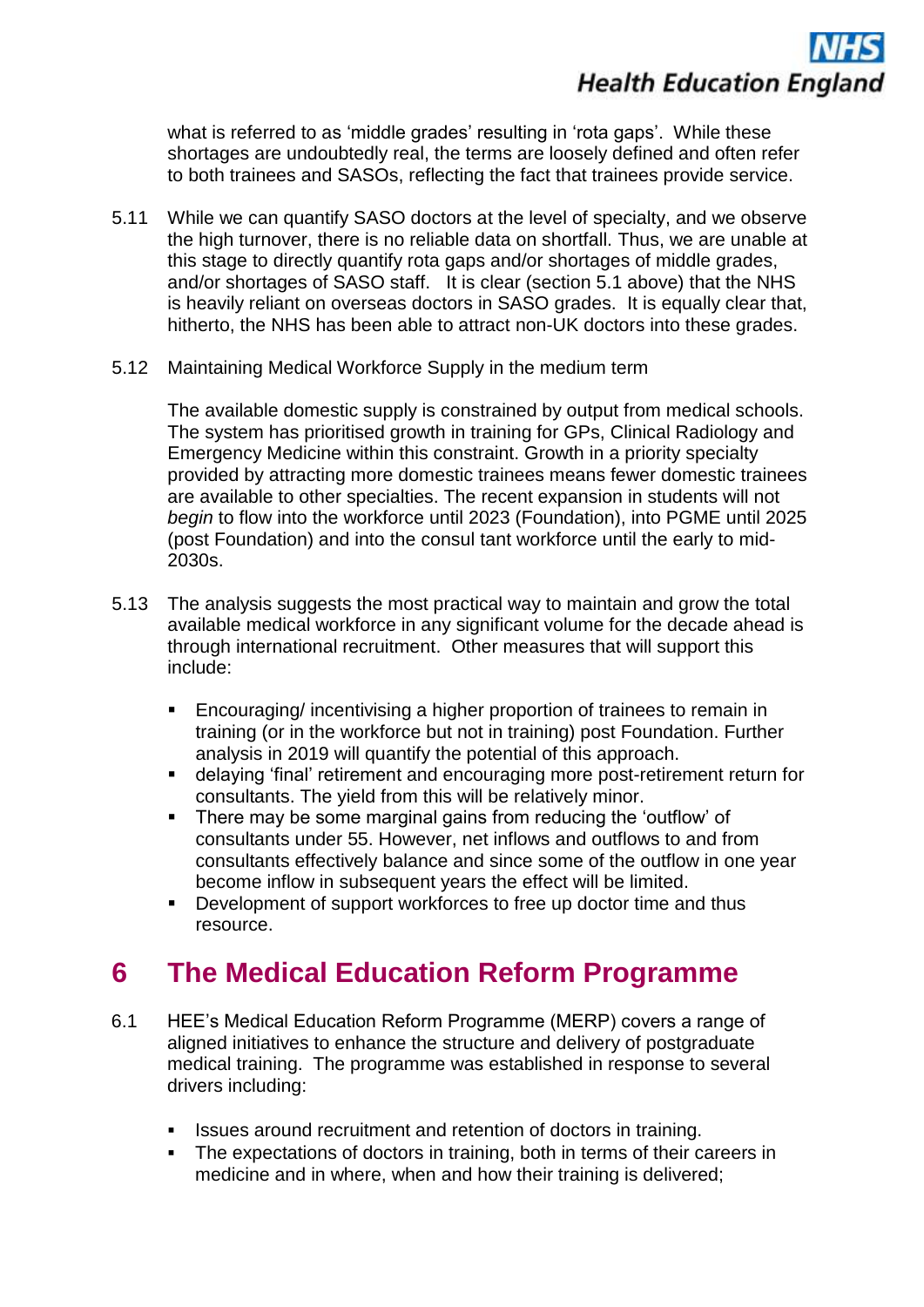- Societal, demographic and workforce changes, placing changing demands upon the medical workforce of the future and offering new challenges and opportunities
- 6.2 The result of the programmes within MERP will be a radical change in how Medical Education is delivered. To ensure successful delivery, the programme is therefore designed to work in partnership with national stakeholders, including system and professional regulators, the British Medical Association (BMA), medical Royal Colleges, provider organisations and most importantly educators and doctors in training themselves. This approach aims to facilitate system wide ownership and delivery of change. The following section outlines some of the key strands and outcomes of the programme.
- 6.3 Expansion in medical student numbers

HEE worked with the Higher Education Funding Council for England (HEFCE) to increase the number of medical students by 1,500 across three years from Autumn 2018. As a part of the assessment process, new medical schools were expected to:

- Ensure access and successful participation for students from underrepresented backgrounds
- Be located in geographically under-doctored areas
- Ensure high-quality training placements to support provision
- Focus on the prioritised specialties of general practice, psychiatry and any other shortage specialties.

HEE will be working closely with all medical schools to help the Office for Students ensure the above ambitions are realised.

6.4 Review of the Foundation Programme

The review of the Foundation Programme aims to ensure that it aligns with new medical school places and supports better transition between medical school and specialty training. The review will ensure that we are maximising the capability of future doctors and addressing issues around both specialties and geographies such as training in rural and remote localities. It will also strengthen the links between medical schools and the Foundation programme to enable better transition for graduates entering their careers in the NHS.

6.5 Building the generalist skills of the medical workforce

The medical workforce has become increasingly specialised while the population is aging with complex co-morbidities which require much more generalist care. HEE is working with the medical Royal Colleges, General Medical Council (GMC) and the BMA to increase the numbers of doctors with broad clinical and professional competencies that can be adapted to meet current patient needs. While there will always be a need for specialised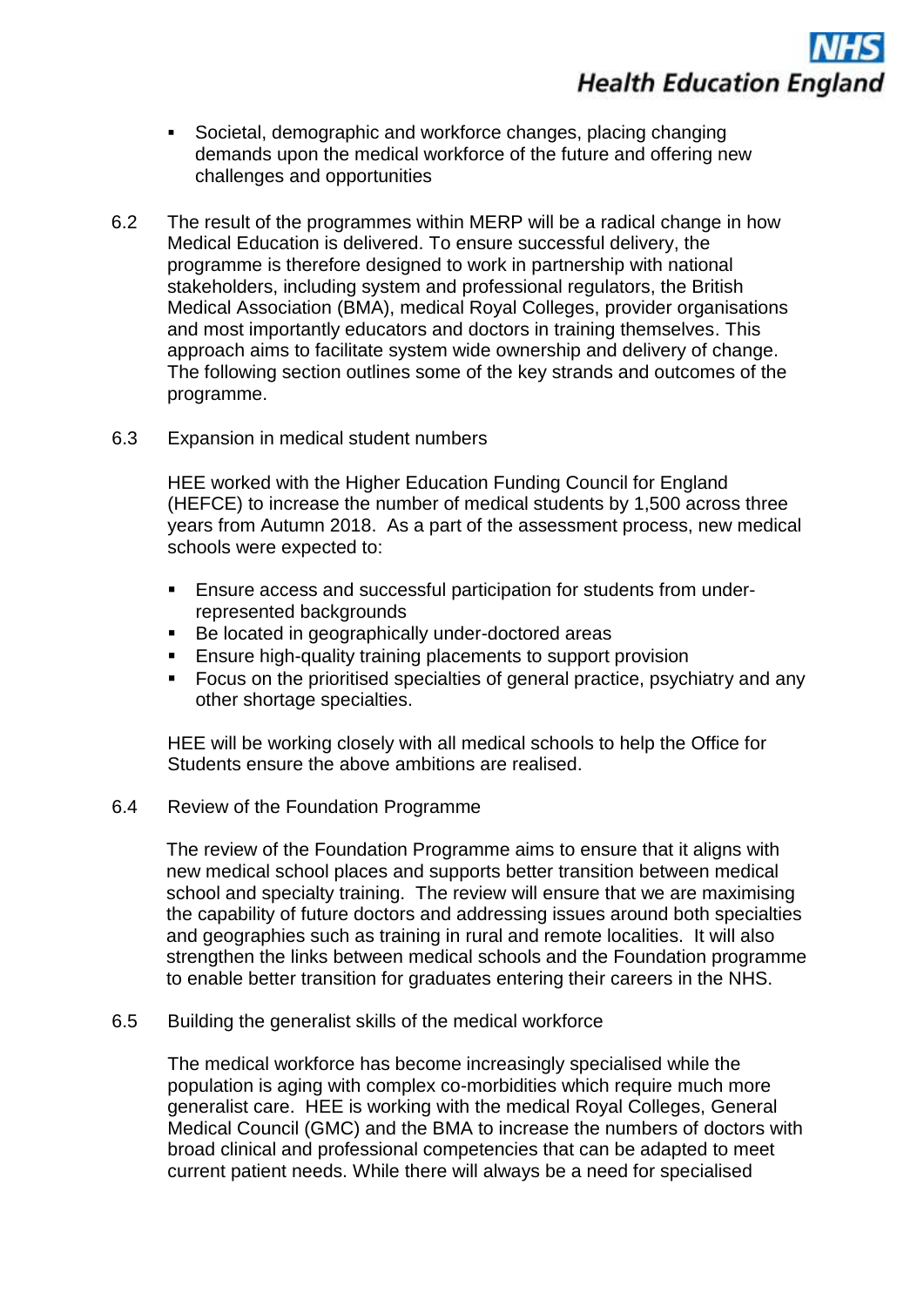

medical training, this greater focus on generalist skills is critical if we are to urgently address the challenges in providing acute care, as well as enabling doctors to work across a range of settings.

#### 6.6 Internal Medicine Training (IMT)

Following work with the Joint Royal College of Physicians Training Board (JRCPTB) and the GMC, there will be a rebalancing in the majority of physicianly specialty training pathways to provide generalist focussed training. This rebalancing will mean that from 2019 the training for over 700 physician trainees per annum will include an extra year of general medical training and a commitment to help manage the unselected take in their subsequent higher specialist training and consultant careers.

- 6.7 Specific outcomes of the programme include:
	- Greater numbers in a future skilled generalist consultant medical workforce who can be employed to manage the acute unselected take plus provide specialist skills;
	- A skilled generalist workforce at registrar 'decision making' level within five years of qualification;
	- An increase in junior medical staff on rotas, sucking trust grades into training, reducing rota gaps and the reliance (and cost) of locums, and;
	- **•** Improved training with a greater focus on gaining the skills of a medical registrar.
- 6.8 Improving Surgical Training (IST)

HEE has worked with the Royal College of Surgeons to pilot new competence-based, run through surgical training programmes in several surgical specialties. To facilitate this, there has been a focus on developing members of the team from other professional backgrounds to work alongside surgical trainees to improve patient care. The Improving Surgical Training programme will:

- **Provide trainees with a better balance between training and service** delivery;
- Enable surgeons to develop generalist skills within a more focussed training pathway which will allow highly skilled trainees to progress faster;
- **EXED** Improve the quality of training posts by enhancing the role of trainers to enable them to dedicate more time to deliver training;
- Develop surgical skills earlier through focused training opportunities, simulation etc. so that time is not wasted, particularly in the early years of surgical training:
- **•** Train and develop a workforce from other professions (the wider surgical team) to support trainees to help deliver better patient care and free up their time for more training.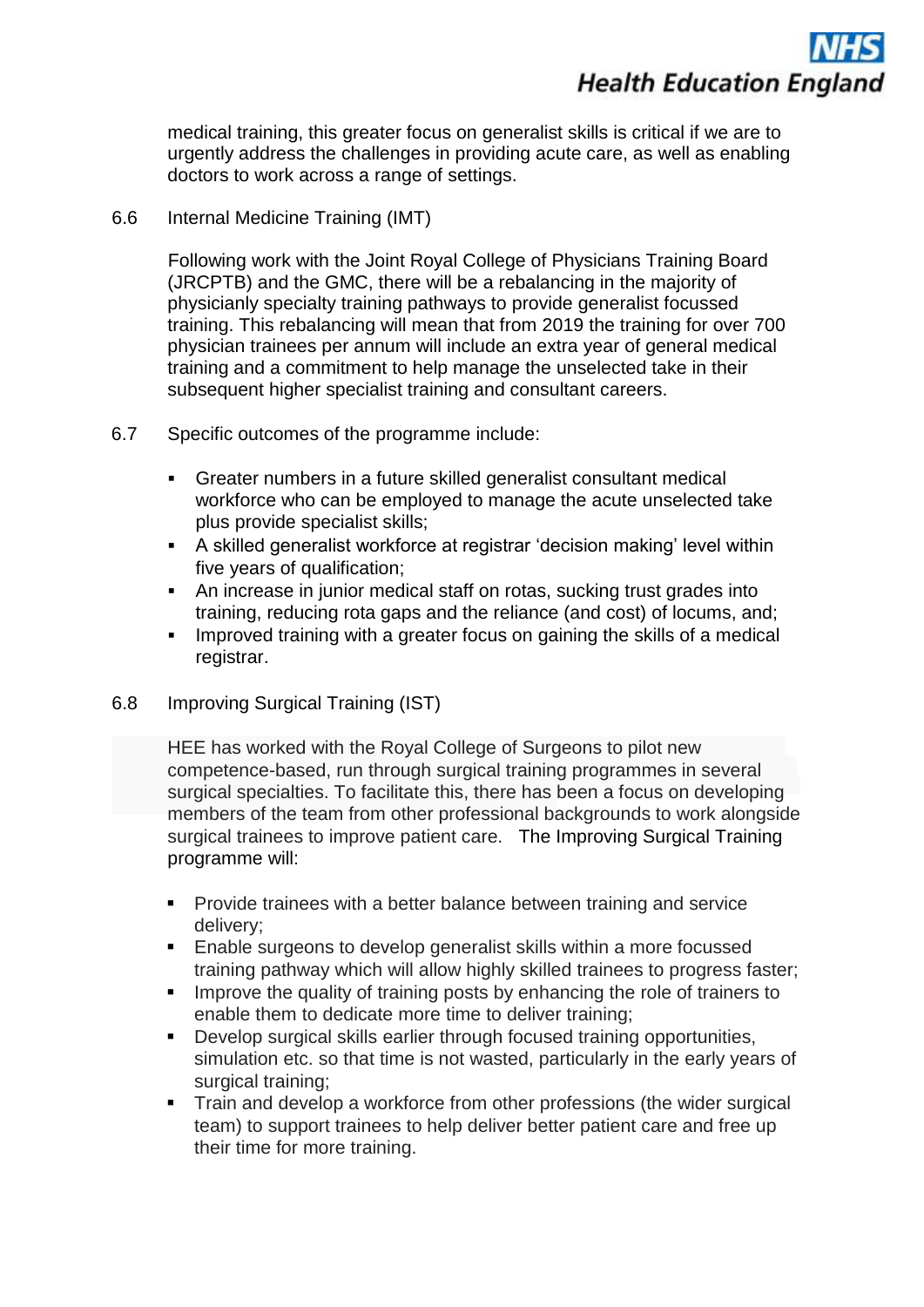6.9 From 2019/20, HEE and the RCS will work to roll out the IST programme further and use the learning from the programme to enhance surgical training for all trainees, improve patient care and continue to build effective multiprofessional surgical teams.

#### 6.10 Credentialing

Credentialing is a mechanism to formally recognise professionals with skills, expertise and competencies in certain areas of practice. By enabling professionals to expand their scope of practice to undertake new or additional roles and responsibilities, deliver different procedures, types of service, and work more flexibly, moving into different specialty areas and services, credentialing can:

- Ensure quality and patient safety in the development of advanced practice and enabling flexible training throughout professional careers;
- **Ensure the workforce can respond to evolving service needs;**
- Upskill the workforce and enable multidisciplinary working and more flexible reallocation of workload across teams;
- Enable staff to be more flexibly deployed in different service areas, helping reduce the impact of workforce shortages.
- 6.11 Developing credentialing across the professions is progressing in line with HEE's framework for Advanced Clinical Practice. Credentials for ACPs will enable Advanced Practitioners to develop and be recognised for new skills and capabilities through post ACP training modules such as frailty.
- 6.12 Flexible Training Pathways and the 'Blue Triangle'

We are moving away from prescriptive, and restrictive, time-based models of postgraduate training to recognise that all our trainees progress at different rates. Instead, we will place far greater emphasis on the acquisition of skills and competences at the pace of the individual doctor, allowing them to step off training pathways and spend longer undertaking service delivery consolidating training, or to progress faster when they are rapidly gaining competencies and experience.

6.13 Flexible Training Pathways

The aligned initiatives that enable a more effective approach to supporting doctors in training include (see figure 1 below);

- [Enhancing training and the support for](https://www.hee.nhs.uk/sites/default/files/documents/ARCP%20Review%20-%20Enhancing%20training%20and%20the%20support%20for%20learners.pdf) learners[,](https://www.hee.nhs.uk/sites/default/files/documents/ARCP%20Review%20-%20Enhancing%20training%20and%20the%20support%20for%20learners.pdf) the recent review of the Annual Review of Competence Progression (ARCP)
- Supported Return to Training (SuppoRTT)
- Proposals to enable stepping in and out of training including an 'Out of Programme Pause' (OOPP) in service posts.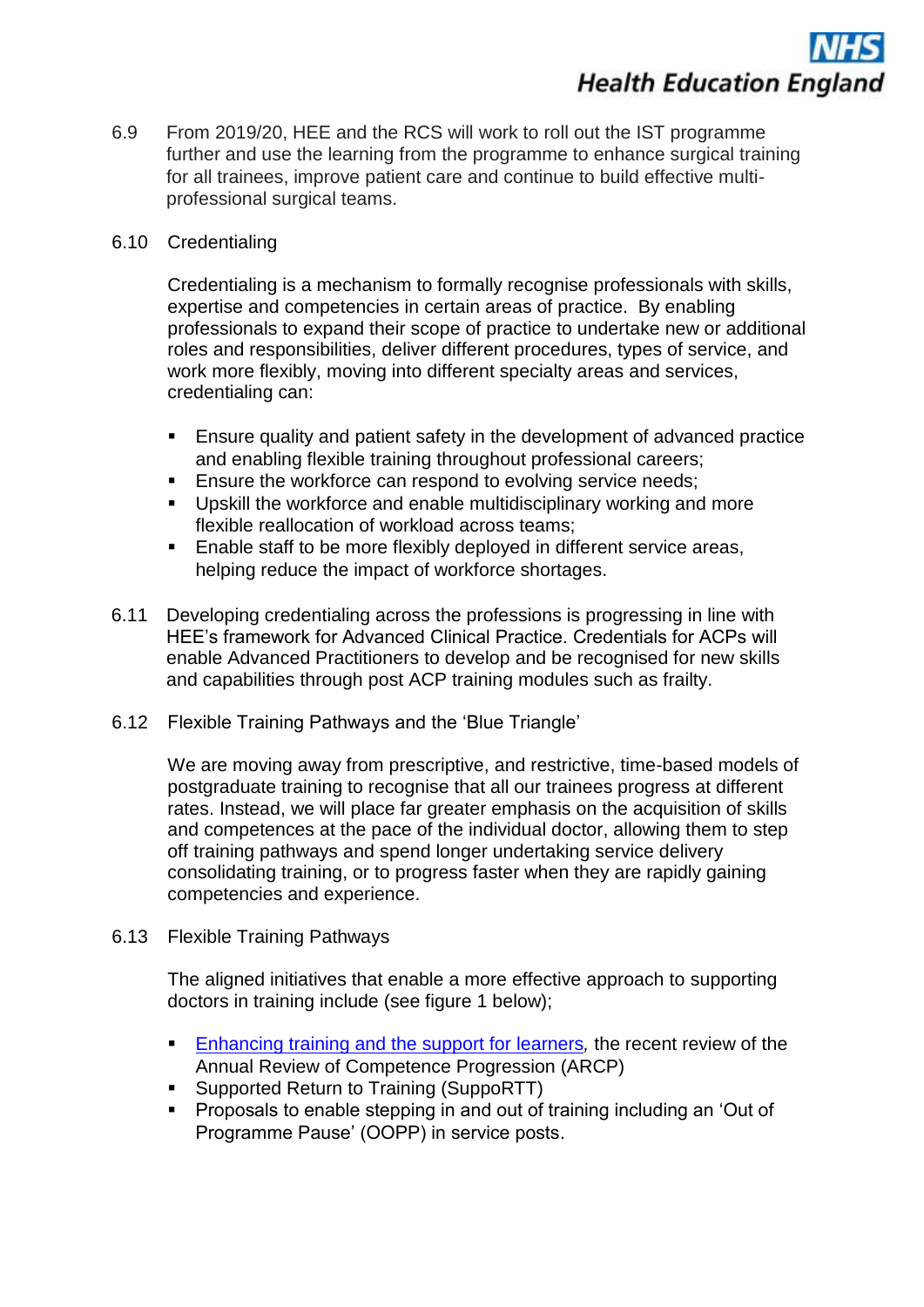

6.14 Trainees feel they are on a 'production line' and discouraged from taking time out of training, despite feeling that this would have positive benefits for their personal development and/or well-being. Trainees also feel frustrated about the inability to count competencies gained in non-training posts, when they return to training. In response to this, the Medical Education Reform Programme with the support of the Academy of Medical Royal Colleges (AoMRC) flexibility group has developed proposals for stepping on and off training.



*Figure 7: Flexible Training Pathways and the 'Blue Triangle'* 

- 6.15 These proposals recognise the need for flexibility in training and a more individualised approach to medical careers and aim to improve medical staff retention within the NHS in England and boost wellbeing and productivity. The Supported Return to Training (SuppoRTT) process will support trainees on their return to training.
- 6.14 The 'Blue Triangle'

An evolved ARCP process, which enables a robust assessment of competency at different stages, could facilitate junior doctors exiting and reentering training programmes more flexibly, by defining the competence of the trainee at the exit point and validating the competencies gained for reentry. It could also be the mechanism for recognising that those who are excelling are capable of either progressing faster or doing more within their training pathway.

6.15 For those outside the traditional CCT route, such as SAS or Trust Grade doctors, the ARCP could be broadened to allow them to gain recognition for competencies gained and either enter training at different stages or make it easier to collect the parallel evidence needed for the alternative route to the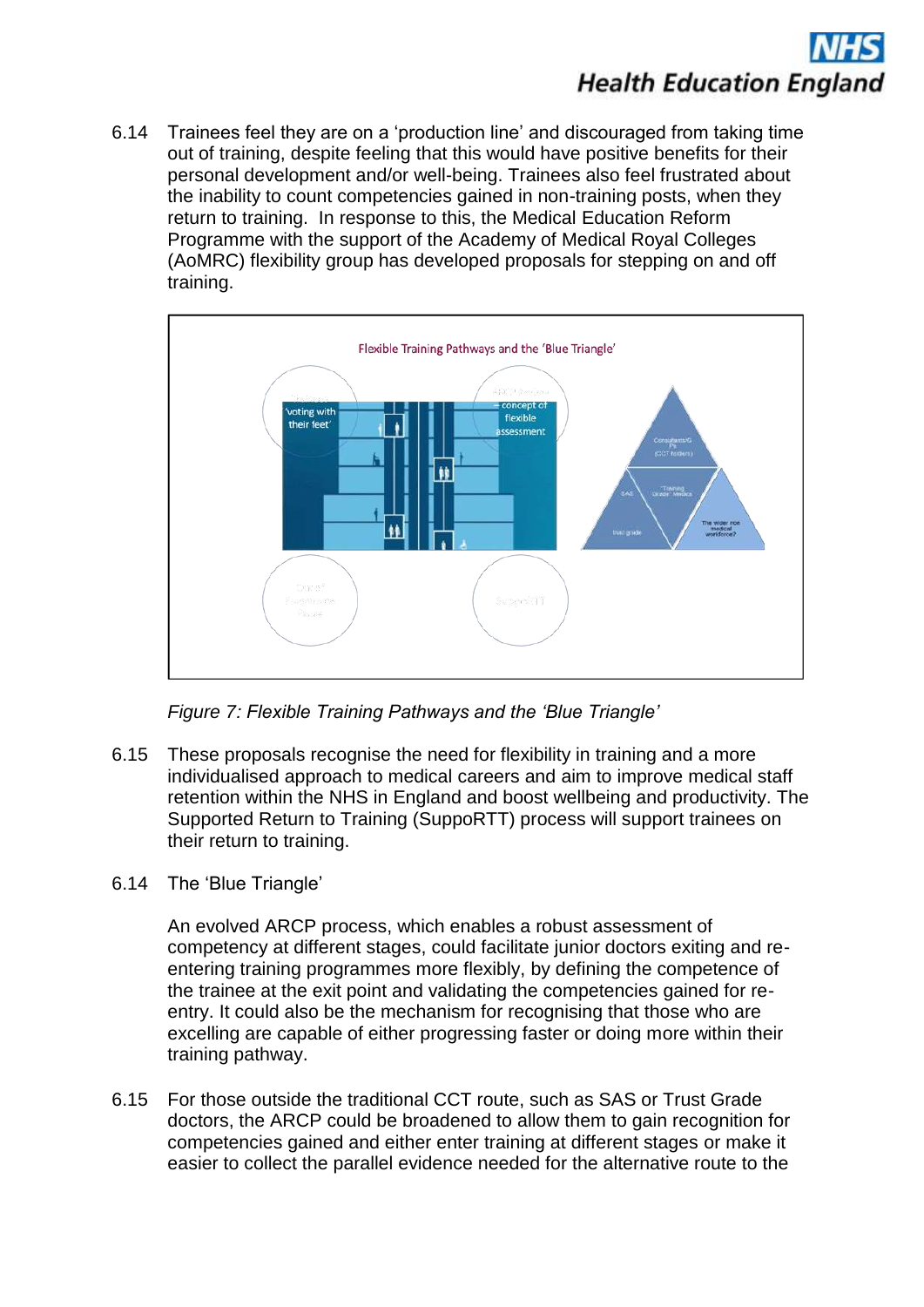

specialist register through the Certificate of Eligibility for Specialist Registration (CESR).

- 6.16 Having defined the competencies required at any particular stage that could be validated through an assessment process, these competencies could be formally signed off or 'credentialed', for other professionals, allowing the multiprofessional workforce to access development and assessments traditionally afforded to the medical workforce. In this way the ARCP review has enabled HEE to offer the 'blue triangle'.
- 6.17 SAS Doctors

HEE acknowledges many doctors choose a career as a SAS doctor. Given this career choice and their significant contribution to patient care and service delivery, HEE is committed to increasing opportunities for, and enhancing the development, of SAS doctors. HEE has led a multi-agency group including representation from NHSI, the AoMRC, the GMC and the BMA to explore how best SAS doctors can be supported and developed within their role to provide high quality patient care, the report of which will be published shortly.

- 6.18 However, it is equally important that SAS doctor roles are not necessarily seen as a separate career pathway. Doctors increasingly stress they require greater flexibility in the career structure, so that a typical career pathway could involve moving in and out of training and spending valuable time in SAS grade roles. In the NHS Long Term Plan, HEE is committed to enabling this greater flexibility by promoting opportunities to pursue individualised career pathways and "step off and step on" training. This will also benefit the service, helping increase retention and providing the middle grade workforce to deliver front line care. Consequently, our focus is as much on SAS doctors as it is on doctors in training and we welcome DDRB initiatives to ensure the reward system supports these workforce aims.
- 6.19 HEE's work on SAS doctors derived from;
	- A commitment in the ARCP Review, Enhancing Training and the Support [for Learners](https://www.hee.nhs.uk/sites/default/files/documents/ARCP%20Review%20-%20Enhancing%20training%20and%20the%20support%20for%20learners.pdf)*,* where it stated, "there should be a more flexible, evolving approach to supporting the professional development for SAS grade and trust grade doctors".
	- A commitment in the [Facing the Facts, Shaping the Future -](https://www.hee.nhs.uk/sites/default/files/documents/Facing%20the%20Facts%2C%20Shaping%20the%20Future%20%E2%80%93%20a%20draft%20health%20and%20care%20workforce%20strategy%20for%20England%20to%202027.pdf) A draft health [and care workforce strategy for England to 2027,](https://www.hee.nhs.uk/sites/default/files/documents/Facing%20the%20Facts%2C%20Shaping%20the%20Future%20%E2%80%93%20a%20draft%20health%20and%20care%20workforce%20strategy%20for%20England%20to%202027.pdf) where it stated, "a genuine focus on recruiting, investing, supporting rewarding and recognising SASG doctors can significantly help deliver medical rotas. We need more discussions and ideas about what re could be done to support and value the SASG workforce".
- 6.20 In response, HEE led work with NHS Improvement, the BMA, the GMC, the AoMRC, NHS Employers and the Royal College of Surgeons to develop a strategy for the support and development of SAS doctors. [Maximising the](https://healtheducationengland.sharepoint.com/Comms/Digital/Shared%20Documents/Forms/AllItems.aspx?id=%2FComms%2FDigital%2FShared%20Documents%2Fhee%2Enhs%2Euk%20documents%2FWebsite%20files%2F_HEE%20Board%2F2018-12-18%2F8%20-%20Maximising%20the%20Potential%20%E2%80%93%20A%20System%20Wide%20Strategy%20to%20Support%20and%20Progress%20the%20Careers%20of%20SAS%20Doctors%2Epdf&parent=%2FComms%2FDigital%2FShared%20Documents%2Fhee%2Enhs%2Euk%20documents%2FWebsite%20files%2F_HEE%20Board%2F2018-12-18&p=true&slrid=7239b89e-606b-0000-42d4-b02e6165a5df)  Potential – [a system-wide strategy to support and progress the careers of](https://healtheducationengland.sharepoint.com/Comms/Digital/Shared%20Documents/Forms/AllItems.aspx?id=%2FComms%2FDigital%2FShared%20Documents%2Fhee%2Enhs%2Euk%20documents%2FWebsite%20files%2F_HEE%20Board%2F2018-12-18%2F8%20-%20Maximising%20the%20Potential%20%E2%80%93%20A%20System%20Wide%20Strategy%20to%20Support%20and%20Progress%20the%20Careers%20of%20SAS%20Doctors%2Epdf&parent=%2FComms%2FDigital%2FShared%20Documents%2Fhee%2Enhs%2Euk%20documents%2FWebsite%20files%2F_HEE%20Board%2F2018-12-18&p=true&slrid=7239b89e-606b-0000-42d4-b02e6165a5df)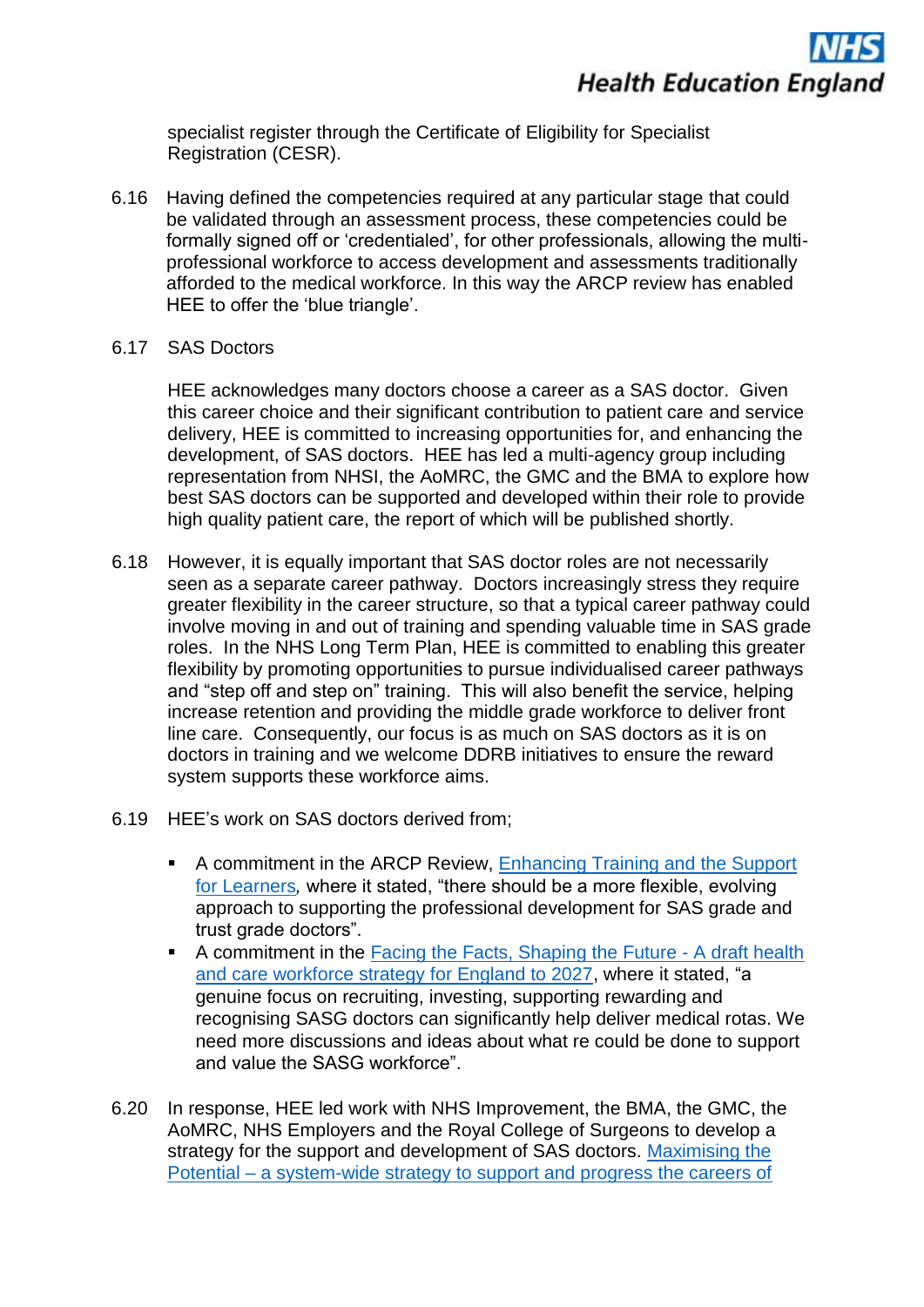

[SAS Doctors](https://healtheducationengland.sharepoint.com/Comms/Digital/Shared%20Documents/Forms/AllItems.aspx?id=%2FComms%2FDigital%2FShared%20Documents%2Fhee%2Enhs%2Euk%20documents%2FWebsite%20files%2F_HEE%20Board%2F2018-12-18%2F8%20-%20Maximising%20the%20Potential%20%E2%80%93%20A%20System%20Wide%20Strategy%20to%20Support%20and%20Progress%20the%20Careers%20of%20SAS%20Doctors%2Epdf&parent=%2FComms%2FDigital%2FShared%20Documents%2Fhee%2Enhs%2Euk%20documents%2FWebsite%20files%2F_HEE%20Board%2F2018-12-18&p=true&slrid=7239b89e-606b-0000-42d4-b02e6165a5df) makes a number of recommendations to support a strategic approach to:

- The support of SAS doctors
- The development of SAS doctors
- Raising Awareness of SAS doctors and their key role in the NHS
- Facilitating and Enabling doctors
- 6.21 To ensure that the recommendations are implemented, each contributing organisation will be asked to develop a plan to take forward their areas of responsibility. The multi-partner working group that has informed the development of this strategy will continue to meet on a quarterly basis and will monitor progress and provide a forum for discussing the impact and learning as it emerges.
- 6.22 Quality Context

All programmes are predicated on a desire to improve the quality and efficiency of training. HEE's Quality Framework is a key vehicle via which we can ensure that initiatives are implemented, and outcomes monitored so that we can be assured that real improvements are being delivered.

6.23 Enhancing Junior Doctors Working Lives

The 'Enhancing Junior Doctors Working Lives' initiative, was born out of the junior doctors dispute in 2015. Requested by NHS Employers, the BMA and the DHSC, it aims to improve the morale and training of doctors by addressing areas identified as negatively impacting upon their training and working lives. A summary report of activity is published annually (the last published in [Spring 2018\)](https://www.hee.nhs.uk/sites/default/files/documents/EJDWL%20-%202018%20progress%20report.pdf) to update on progress against the component workstreams of the programme. These include:

- Deployment: ending fixed leave and ensuring trainees have timely notification of placements and rotas
- Increasing retention in front line specialties and reducing burnout: by increasing the opportunities for less than full time or portfolio careers
- Improving the Recruitment processes to allow pre-allocation of places for doctors with special circumstances and to improve the process for doctors wishing to work in the same location as their partners.
- Working with the Academy of Medical Royal Colleges to ensure doctors in training to not incur unnecessary costs
- Reforming the allocation of study budget to ensure an equitable approach across trainees.

#### 6.24 Supported Return to Training (SuppoRTT)

During the last five years, at any given time, there were approximately 5,000 (or 10%) of postgraduate doctors taking approved time out of programme. To help facilitate these doctors returning to training, an annual fund of £10 million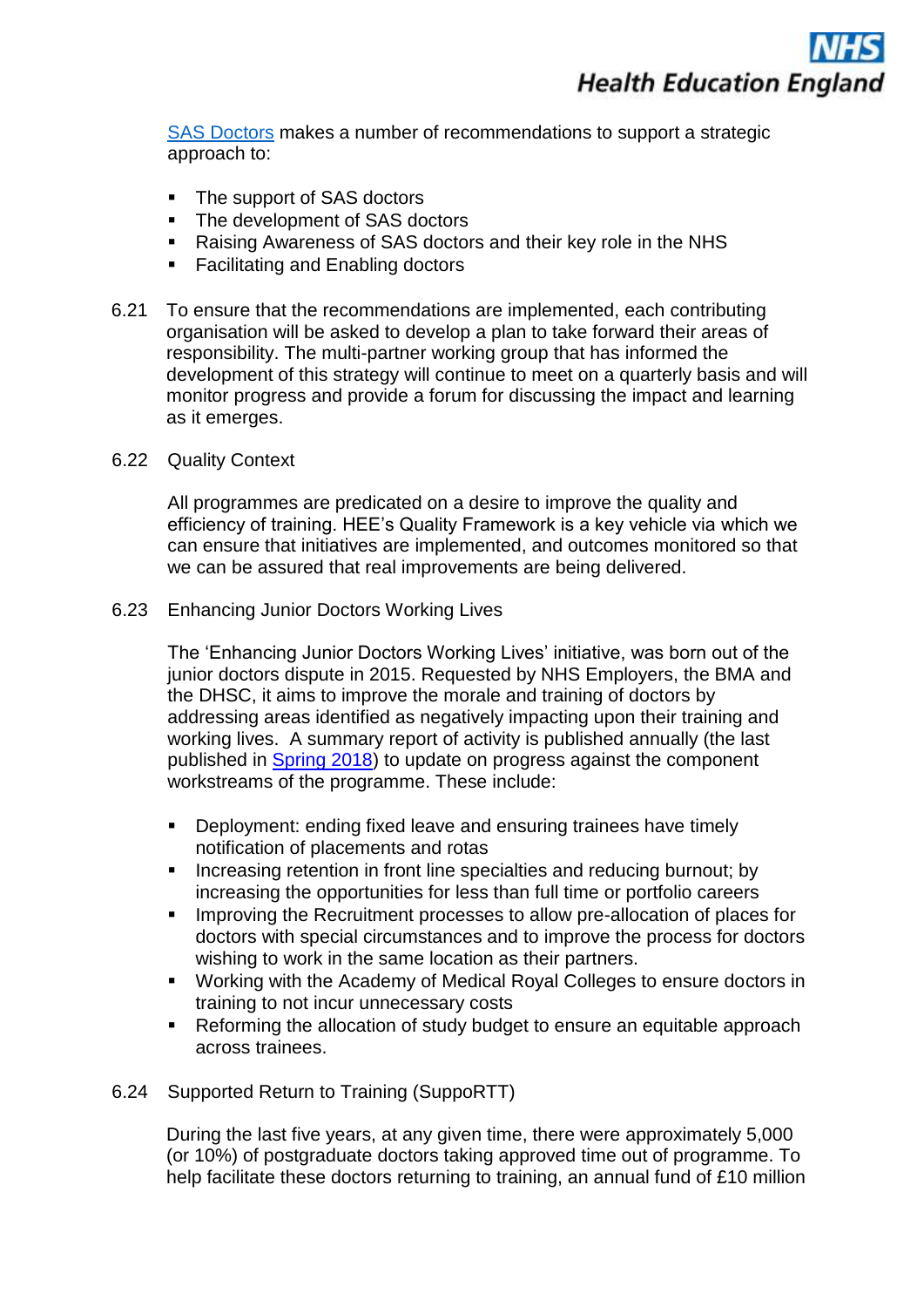has allocated by the DHSC, including an educational support fund of £6 million, that has been made available to individual trainees to access through an education support fund.

6.25 Enhancing Supervision

Educational supervision is being increasingly squeezed by service pressure, yet it is essential to high quality training, high quality care and patient safety. Supervision has been consistently raised as an area where improvements could make a significant impact on the morale, motivation and effectiveness of trainees.

- 6.26 The MERP programme on supervision will;
	- Ensure clarity on the various roles of all those involved in the supervisory process, including the wider multi-professional team.
	- Set out what good and poor practice looks like, highlighting examples of how supervision can be done effectively to enable trusts to make improvements and regulators to see where there are issues.
	- Make clear the responsibilities and expectations of supervisors and employers in delivering high quality supervision.
	- Strengthen HEE's levers, such as the Quality Framework and LDA to improve supervision, in tandem with system partners including the CQC and NHS Improvement through vehicles such as the Joint Strategic Oversight Groups at national, regional and local levels.
- 6.27 Summary and Next Steps

The Medical Education Reform Programme has built momentum and shared ownership across the educational system over the last 12 – 18 months, particularly with Royal Colleges and the GMC. Its foundations form the basis of how HEE will respond to the NHS Long Term Plan and core strands of the programme such as flexible training, expanding the generalist skills of doctors and supporting SAS doctors will be a key component of shaping the future of medical education.

## **7 Flexible pay**

- 7.1 For the 2019/20 pay round, HEE has been asked to submit any further proposals for targeting through the application of Flexible Pay Premia, informed by supply data (increases in training numbers/expansion of medical schools), geographical data (under-doctored areas), application and fill rates for training programmes, available data on consultant vacancies and agency spend, and workforce planning. HEE has also been asked to include information on the effectiveness of the GP Targeted Enhanced Recruitment Scheme.
- 7.2 The pay premia for hard-to-fill training programmes and GP specialty training that were part of the 2016 contract from its introduction were designed to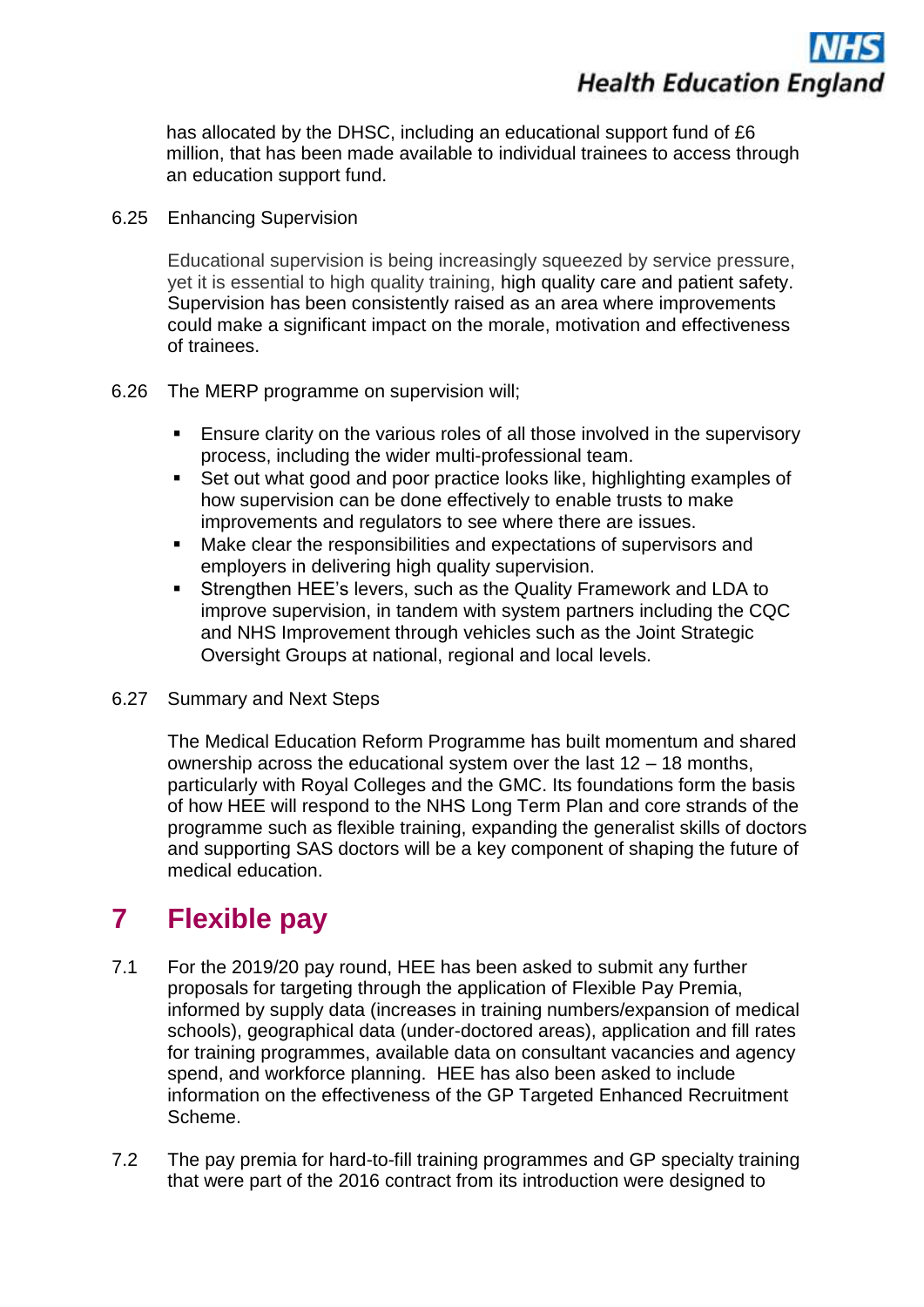

ensure that there are no pay disincentives that would deter trainees from entering these programmes. One way of assessing whether that has had the intended impact is to look at application and fill rates, which is set out in more detail at Appendix A.

7.3 General Practice Targeted Enhanced Recruitment Scheme (TERS)

The new Targeted Enhanced Recruitment Scheme (TERS) is an initiative that offers a one-off payment of £20,000 to GP trainees committed to working in a select number of training places in England that have been hard to recruit to for the past three years. The scheme has been running since 2016. The sum is repayable if trainees leave the programme during the training period and is taxable.

- 7.4 The areas targeted by TERS were those with 50% or below fill rate, on average, between 2013 and 2016. Subsequent rounds of TERS use the same principle of the previous three years rolling average fill rate. The primary care programme, which includes TERS, is funded through the infrastructure fund and TERS is a commitment by both Health Education England (HEE) and NHS England (NHSE) in partnership.
- 7.5 The fill rate for TERS funded posts are set out below:

| Year    | <b>Posts</b> | <b>Filled posts</b> | <b>Fill Rate %</b> |
|---------|--------------|---------------------|--------------------|
| 2016/17 | 143          | 122                 | 86%                |
| 2017/18 | 143          | 133                 | 93%                |
| 2018/19 | 265          | 236                 | 89%                |

- 7.6 Locations identified by HEE and NHSE for posts commencing in February 2019 are listed [here.](https://gprecruitment.hee.nhs.uk/Recruitment/TERS/England) Following an independent review of the scheme, recommendations were made to improve the methods for measuring the retention of doctors post-qualification in TERS and non-TERS areas in 2019. HEE is of the view that TERS has helped to increase the number of trainees in posts in hard to fill areas.
- 7.7 Impact of TERS on fill rates in North Cumbria

1

There are many areas in England which struggle to recruit staff and concerns were so considerable that HEE produced a report 'Training in Smaller Places<sup>'6</sup>, which recognises the challenges of recruitment for hospitals in remote and rural locations. The report suggests considering "the use of preferential fees and placement rates to encourage training in smaller places". The HEE North East GP Postgraduate School has evidence that TERS incentives have led to an increase in trainee numbers in the areas where the financial incentives were offered. This is illustrated in figure 8 below:

<sup>6</sup>[https://madeinheene.hee.nhs.uk/Portals/0/Policies/overarching/Training%20in%20Smaller%20Places](https://madeinheene.hee.nhs.uk/Portals/0/Policies/overarching/Training%20in%20Smaller%20Places%20June%202016.pdf) [%20June%202016.pdf](https://madeinheene.hee.nhs.uk/Portals/0/Policies/overarching/Training%20in%20Smaller%20Places%20June%202016.pdf)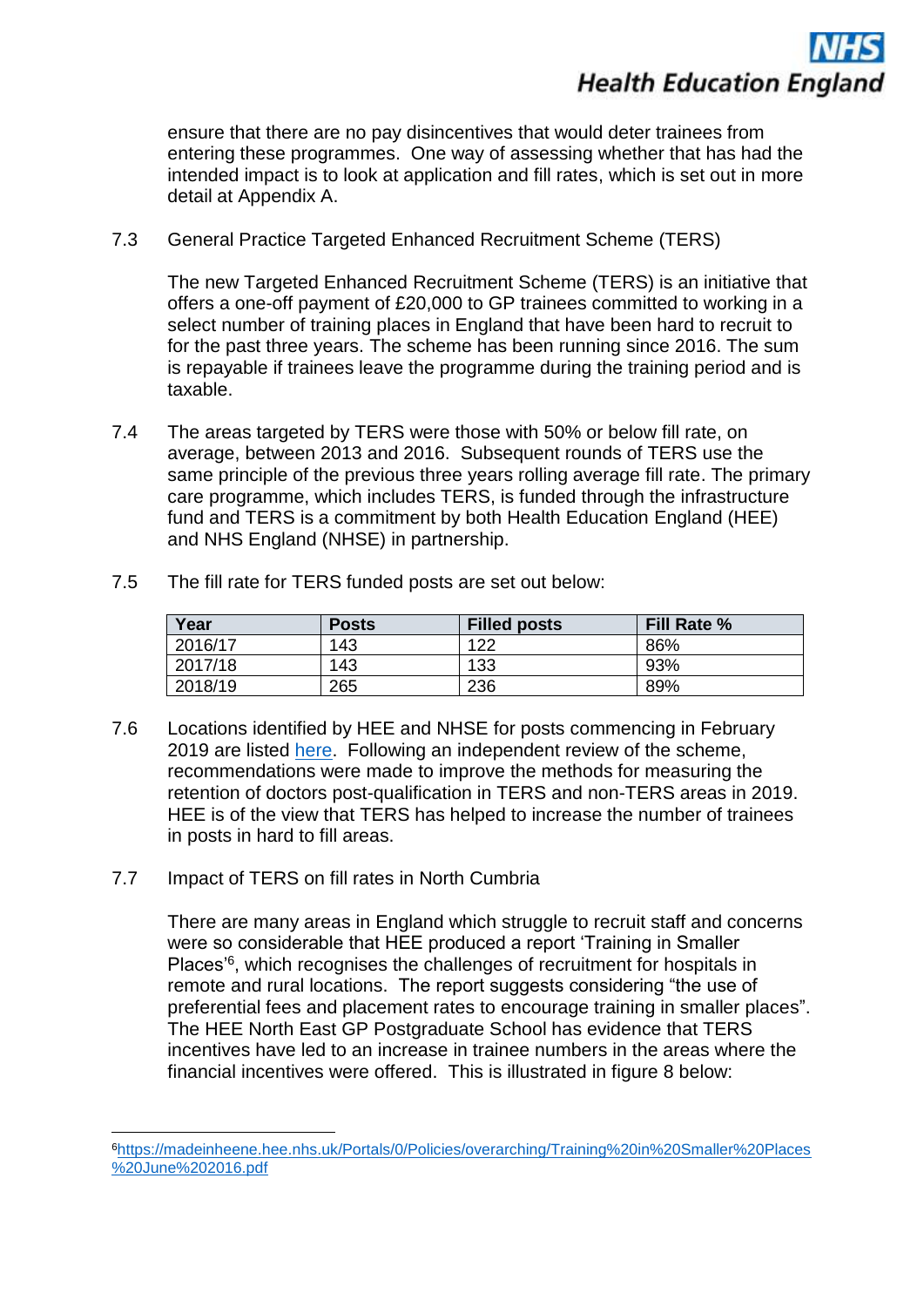| Year | <b>Round</b>       | <b>North</b><br><b>Cumbria</b> | <b>NGPTP</b>       | <b>DTV</b>         |
|------|--------------------|--------------------------------|--------------------|--------------------|
| 2015 | 1 and R1 Re-advert | 7                              | 63                 | 27                 |
| 2015 | $\overline{2}$     | 0                              | 12                 | 11                 |
| 2015 | Total/places       | $7/24$                         | 75/96              | 38/72              |
| 2016 | 1 and R1 Re-advert | 15                             | 72                 | 28                 |
| 2016 | 2                  | 5                              | 14                 | 16                 |
| 2016 | Total/places       | 20/24                          | 86/96              | 44/72              |
| 2017 | 1 and R1 Re-advert | 15                             | 84                 | 25                 |
| 2017 | $\overline{2}$     | Opens<br>20/7/17               | Opens<br>20/7/17   | Opens 20/7/17      |
| 2017 |                    | 15/24<br>+ Round 2             | 84/96<br>+ Round 2 | 25/72<br>+ Round 2 |

Figure 8: Impact of National TERS on GP Recruitment

- 7.9 Following the success of the GP scheme, the HEE North East GP Postgraduate School offered a TERS payment of £7,000 for doctors in training taking up a 12-month Specialty Training or Foundation Post in North Cumbria University Hospital (NCUH) and Cumbria Partnership Trusts, who are now working as an Integrated Care System (ICS). The NCUH Trust is the only part of the North East and North Cumbria which is more than one hour's drive from the other NHS Trusts. This means that the NCUH Trust is in a different geographical location to the remaining Trusts.
- 7.10 The £20,000 TERS payment for GP trainees was an incentive to attract them for a 3-year period. The majority of doctors in training spend one year at NCUH, and Foundation doctors spend two years. It is believed that an incentive of £7,000 for a 12-month placement should serve as an effective inducement to Specialty Training and Foundation doctors as this is similar to the GP TERS incentive. In the unusual situation that a trainee is placed for less than 12 months the payment could be reduced pro rata. If a trainee were placed for a second year, then a further TERS payment of £7,000 could be considered.
- 7.11 If a trainee leaves the post before completion of the placement then they would be obligated by contract to repay a proportion of the TERS payment as outlined in Figure 9 below.

| Time in training | % of payment to be repaid |
|------------------|---------------------------|
| 0-3 months       | 100%                      |
| 3-6 months       | 75%                       |
| 6-9 months       | 50%                       |
| 9-12 months      | 25%                       |

Figure 9: Proposed scale for North Cumbria TERS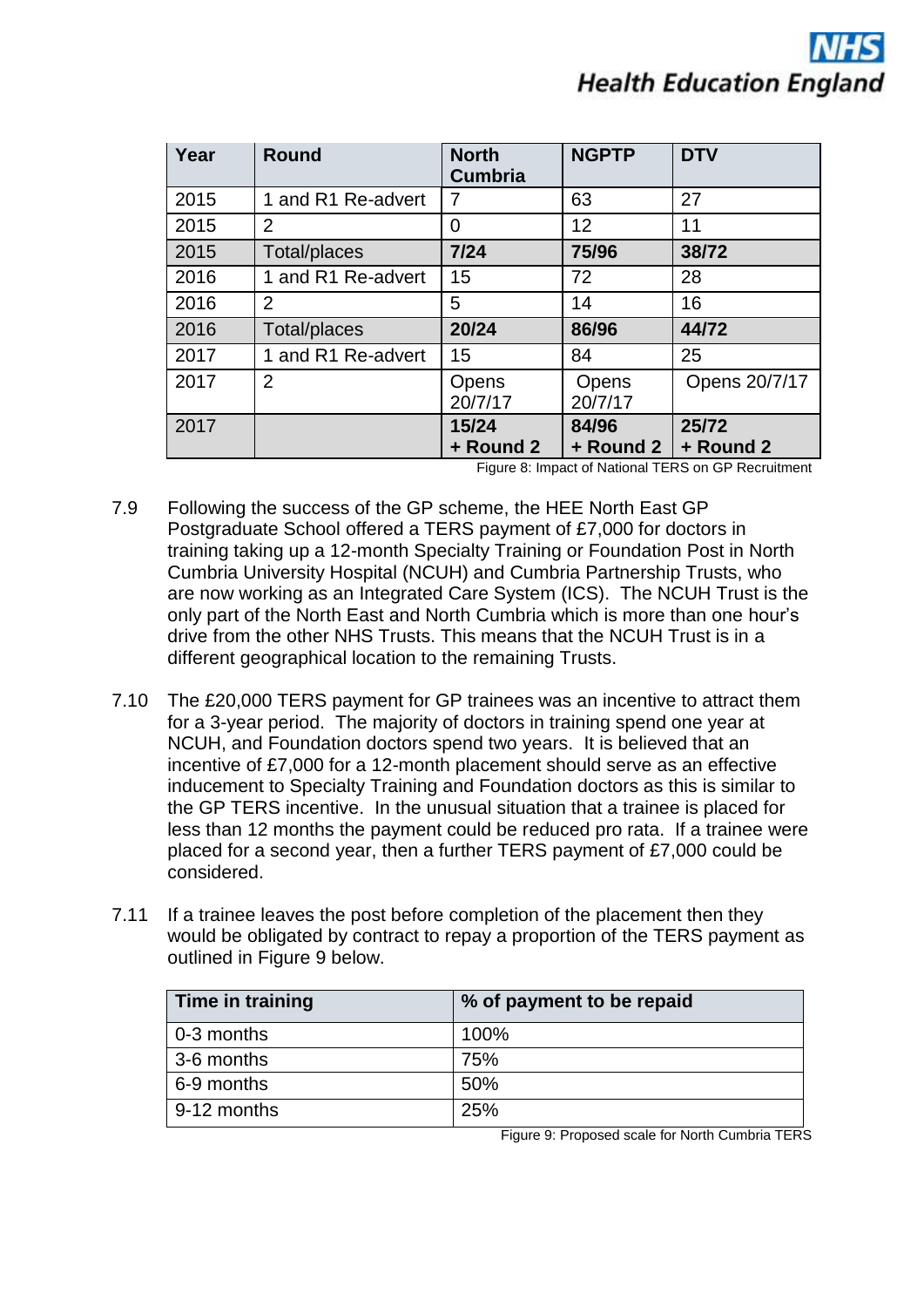7.12 The results to date appear favourable. We are awaiting the final round for GP recruitment.

| Programme  | <b>2017 Fill Rate %</b> | 2018 Fill Rate %                                         |
|------------|-------------------------|----------------------------------------------------------|
| Foundation | 80%                     | 100%                                                     |
| Specialty  | 81.5%                   | 90%                                                      |
| GP         | 75%                     | 13/24 round $1 + R1R$ ,<br>awaiting rd2<br>Currently 54% |

Figure 10: Effects of TERS on recruitment in North Cumbria

**Health Education England January 2019**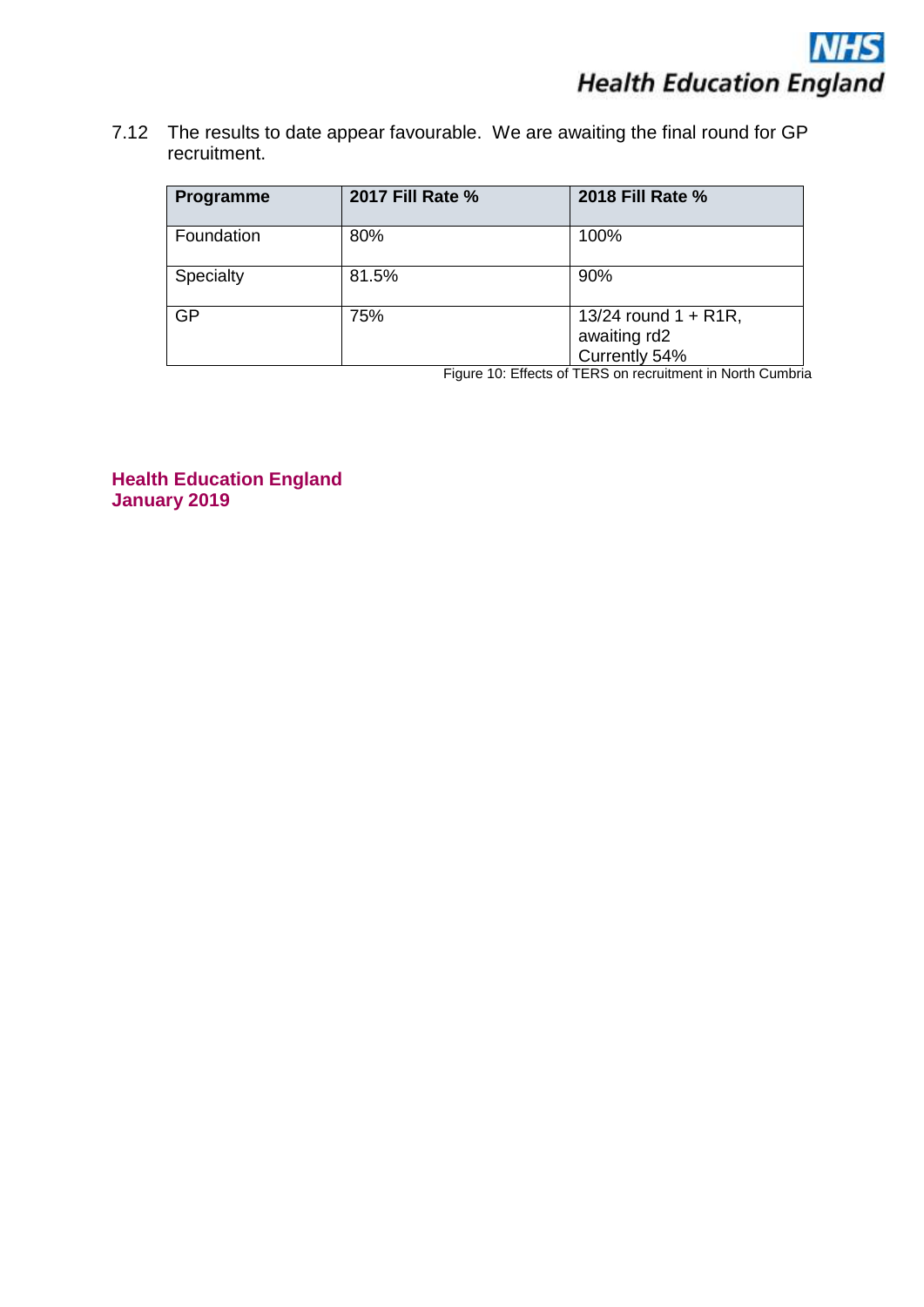

#### **Appendix A**



**Overall recruitment to PGME training 2013-2018**

Total recruitment at CT/ST1 was steady at approximately 7,000 from 2015 to2017. In 2018 both the number of posts advertised and the number recruited to increased. The full rate jumped in 2018.



### Recruitment at CT/ST1 : GP and other

Within this overall growth the number of GPs recruited and the number of 'others' recruited grew by similar amounts.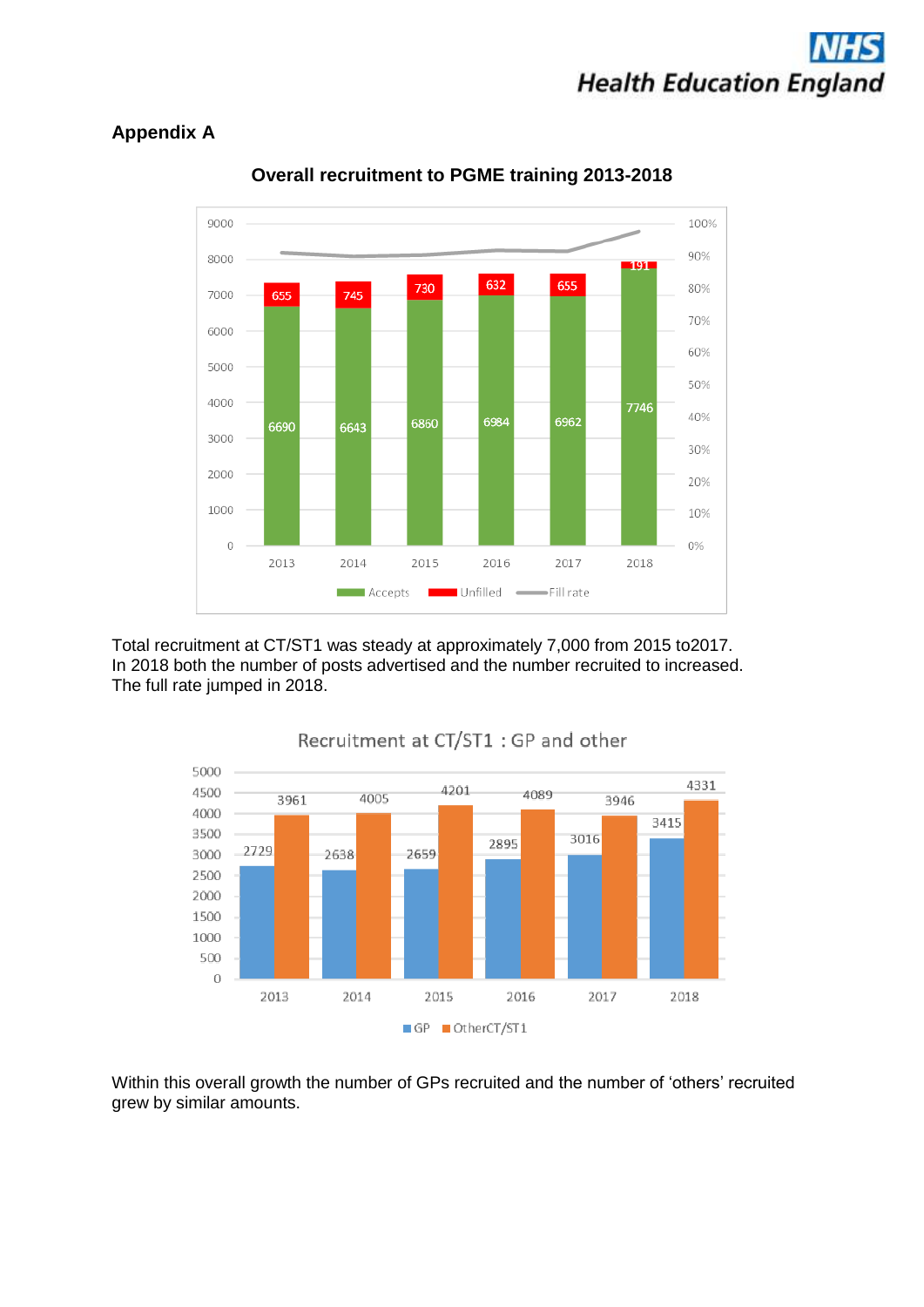

#### **2018 recruitment in context**

In 2018 CT/ST1 recruitment rose to the highest level in recent years. A total of 7,746 were recruited to commence in Autumn 2018, 900 more than the 2013-17 five-year average. General practice recruited 399 more than in 2017, and 628 more than the long-term average. All core and run-through programmes recruited more than the previous year, and more than their five-year average with the exception of Histopathology recruited ten fewer than in 2017, and only maintained the five-year average (and also O&G but this is not significant). Core psychiatry recruited 97 more than the previous year, and 51 more than the 5-year average.

|                                |           |         | 2018 relative to |          |      |   |       |         |   |        |  |
|--------------------------------|-----------|---------|------------------|----------|------|---|-------|---------|---|--------|--|
|                                |           | 5 year  |                  |          | 2017 |   |       | Average |   |        |  |
|                                | Fill rate | average | 2017             | 2018 No. |      | % |       | No.     | % |        |  |
| <b>General Practice</b>        |           | 2787.4  | 3016             | 3415     | 399  |   | 13%   | 628     |   | 23%    |  |
| Ophthalomogy                   | 100%      | 62.4    | 55               | 72       | 17   |   | 31%   | 10      |   | 15%    |  |
| <b>ACCS Emergency Medicine</b> | 97%       | 285.4   | 279              | 325      | 46   |   | 16%   | 40      |   | 14%    |  |
| Core Psychiatry                | 79%       | 372.6   | 327              | 424      | 97   |   | 30%   | 51      |   | 14%    |  |
| <b>Clincal Radiology</b>       | 100%      | 203.8   | 226              | 229      | 3    |   | $1\%$ | 25      |   | 12%    |  |
| Paediatrrics                   | 95%       | 354.8   | 336              | 397      | 61   |   | 18%   | 42      |   | 12%    |  |
| <b>Public Health Medicine</b>  | 99%       | 68.2    | 69               | 75       | 6    |   | 9%    |         |   | 10%    |  |
| Core Medicine + ACCS Acute     | 96%       | 1296.8  | 1281             | 1398     | 117  |   | 9%    | 101     |   | 8%     |  |
| Obstetrics & Gynaecology       | 100%      | 216.2   | 237              | 232      | -5   |   | $-2%$ | 16      |   | 7%     |  |
| Neurosurgery                   | 96%       | 26.4    | 27               | 28       |      |   | 4%    |         |   | 6%     |  |
| Core Anaesthetics + ACCS       | 98%       | 523     | 532              | 541      | 9    |   | 2%    | 18      |   | 3%     |  |
| Core Surgery                   | 99%       | 511.2   | 500              | 510      | 10   |   | 2%    | $-1$    |   | 0%     |  |
| Histopathology                 | 85%       | 72.2    | 60               | 62       |      |   | 3%    | $-10$   |   | $-14%$ |  |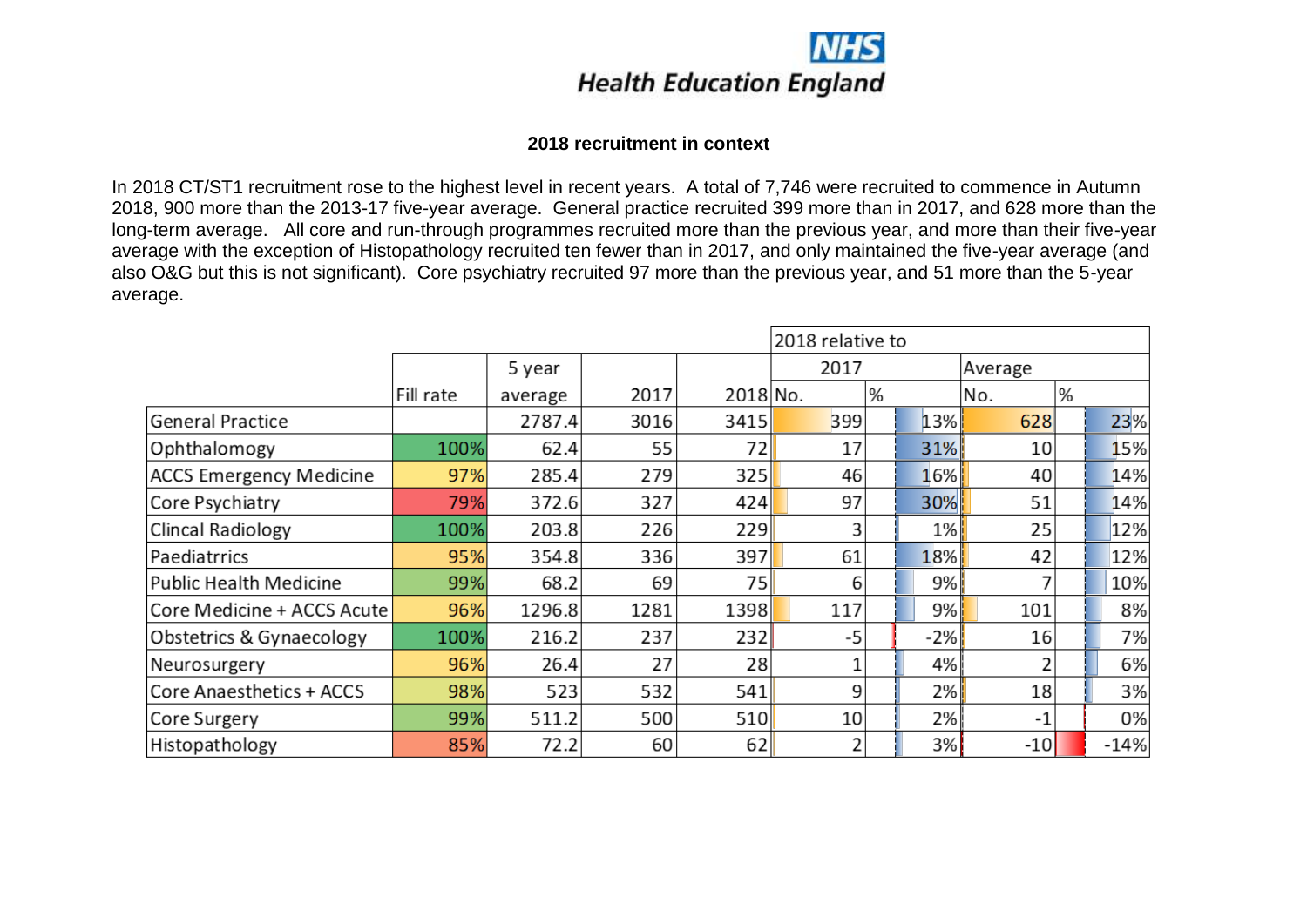# **NHS**<br>Health Education England



### **General Practice**

| Accepts   | <b>NE</b> | NW   | YH  | WM   | EM   | EoE  | LON  | KSS  | TV   | <b>WSX</b> | <b>SW</b> | North | Mids&E | London | South | England |
|-----------|-----------|------|-----|------|------|------|------|------|------|------------|-----------|-------|--------|--------|-------|---------|
| 2013      | 154       | 388  | 260 | 307  | 237  | 271  | 405  | 236  | 102  | 133        | 236       | 802   | 815    | 405    | 707   | 2729    |
| 2014      | 124       | 356  | 238 | 330  | 171  | 282  | 421  | 233  | 105  | 133        | 245       | 718   | 783    | 421    | 716   | 2638    |
| 2015      | 115       | 376  | 242 | 262  | 176  | 311  | 433  | 239  | 117  | 129        | 259       | 733   | 749    | 433    | 744   | 2659    |
| 2016      | 150       | 386  | 274 | 297  | 261  | 311  | 455  | 251  | 128  | 146        | 236       | 810   | 869    | 455    | 761   | 2895    |
| 2017      | 147       | 413  | 295 | 329  | 254  | 322  | 480  | 226  | 131  | 153        | 266       | 855   | 905    | 480    | 776   | 3016    |
| 2018      | 193.      | 512  | 320 | 427  | 290  | 348  | 498  | 270  | 157  | 154        | 246       | 1025  | 1065   | 498    | 827   | 3415    |
| Ave17+18  | 170       | 463  | 308 | 378  | 272  | 335  | 489  | 248  | 144  | 154        | 256       | 940   | 985    | 489    | 802   | 3216    |
| Fill rate |           |      |     |      |      |      |      |      |      |            |           |       |        |        |       |         |
| 2013      | 809       | 809  | 749 | 86%  | 85%  | 829  | 87%  | 961  | 789  | 89%        | 89%       | 789   | 84%    | 87%    | 89%   | 84%     |
| 2014      | 65%       | 74%  | 68  | 92%  | 61.  | 85%  | 91%  | 94%  | 81%  | 89%        | 93%       | 701   | 81%    | 91%    | 91%   | 81%     |
| 2015      | 609       | 78%  | 699 | 739  | 639  | 94%  | 93%  | 97%  | 90%  | 87%        | 98%       | 71%   | 77%    | 93%    | 94%   | 82%     |
| 2016      | 78%       | 80%  | 78% | 83%  | 93%  | 94%  | 98%  | 102% | 98%  | 98%        | 89%       | 79%   | 90%    | 98%    | 96%   | 89%     |
| 2017      | 77%       | 86%  | 84% | 92%  | 91%  | 98%  | 103% | 91%  | 101% | 103%       | 101%      | 839   | 93%    | 103%   | 98%   | 93%     |
| 2018      | 101%      | 106% | 91% | 119% | 104% | 105% | 107% | 109% | 121% | 103%       | 93%       | 100%  | 110%   | 107%   | 105%  | 105%    |
| Ave17+18  | 89%       | 96%  | 88% | 105% | 97%  | 102% | 105% | 100% | 111% | 103%       | 97%       | 92%   | 102%   | 105%   | 101%  | 99%     |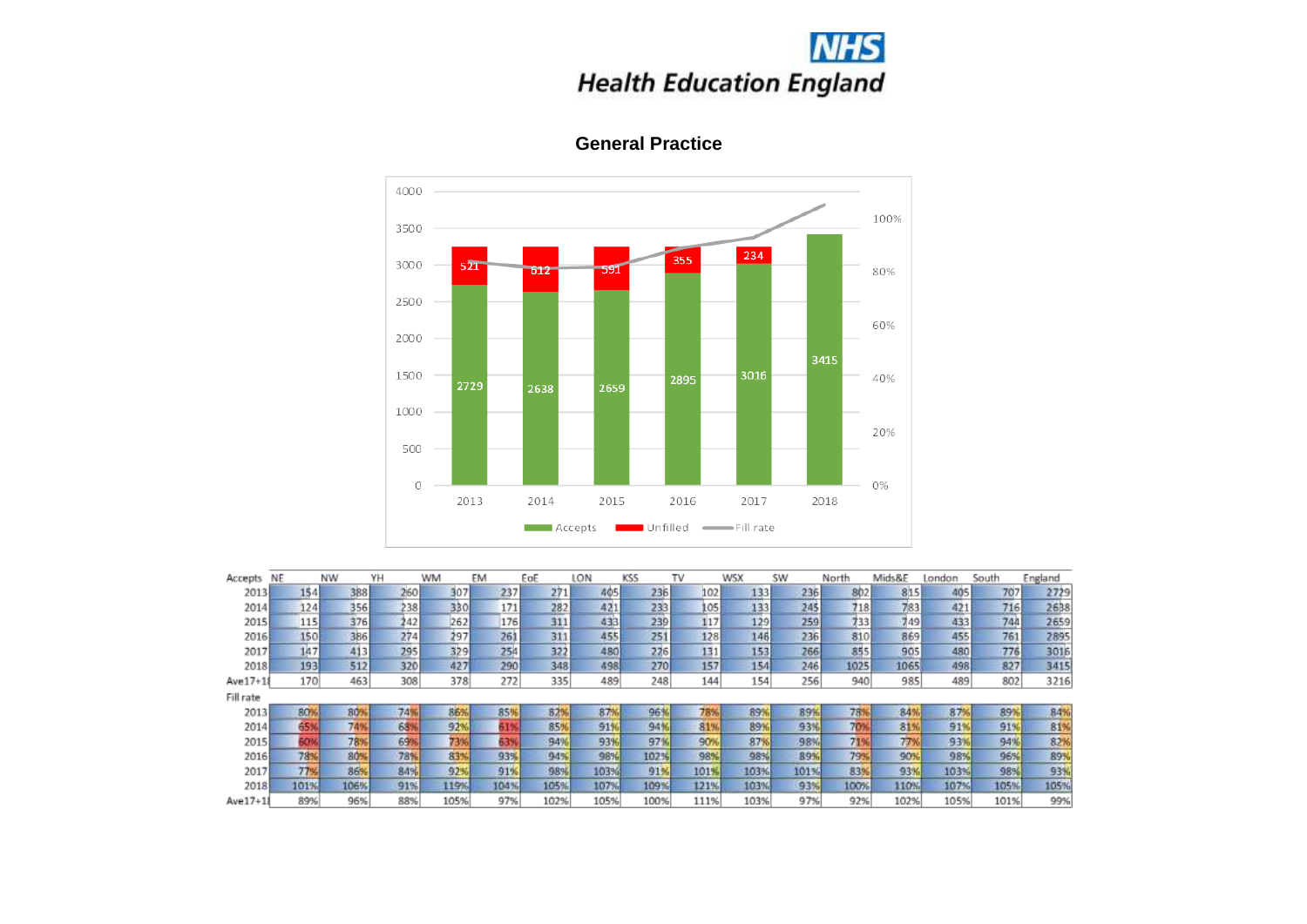

**Core Psychiatry**



| Accepts   | <b>NE</b>       | <b>NW</b> | YH  | <b>WM</b>       | <b>EM</b>       | EoE | LON        | <b>KSS</b>      | TV   | <b>WSX</b>      | <b>SW</b> | North | Mids&E | London     | South | England |
|-----------|-----------------|-----------|-----|-----------------|-----------------|-----|------------|-----------------|------|-----------------|-----------|-------|--------|------------|-------|---------|
| 2013      | <b>16</b>       | 63        | 49  | 32              | 24              | 44  | 117        | 15              | 15   | 14              | 25        | 128   | 100    | 117        | 69    | 414     |
| 2014      | 22              | 45        | 21  | 32              | 17 <sup>1</sup> | 32  | 121        | 19              | 9    | 10 <sup>1</sup> | 26        | 88    | 81     | 121        | 64    | 354     |
| 2015      | <b>20</b>       | 41        | 39  | 34              | 18 <sub>l</sub> | 27  | <b>116</b> | 18              | 18   | 8 <sub>l</sub>  | 23        | 100   | 79     | <b>116</b> | 67    | 362     |
| 2016      | 22              | 54        | 33  | 29              | 17              | 40  | 137        | 15 <sub>1</sub> | 16   | 15              | 28        | 109   | 86     | 137        | 74    | 406     |
| 2017      | 10 <sub>h</sub> | 36I       | 28  | 23 <sub>1</sub> | 19 <sub>l</sub> | 18  | 118        | 17              | 16   | 17              | 25        | 74    | 60     | <b>118</b> | 75    | 327     |
| 2018      | 25              | 61        | 44  | 34              | 17              | 35  | 135        | 22              | 14   | 10 <sub>l</sub> | 27        | 130   | 86     | 135        | 73    | 424     |
| Ave17+18  | 18 <sub>i</sub> | 49        | 36  | 29              | 18              | 27  | 127        | 20 <sub>1</sub> | 15   | 14              | 26        | 102   | 73     | 127        | 74    | 376     |
| Fill rate |                 |           |     |                 |                 |     |            |                 |      |                 |           |       |        |            |       |         |
| 2013      | 73%             | 98%       | 66% | <b>78%</b>      | 83%             | 98% | 99%        | 83%             | 100% | 88%             | 86%       | 80%   | 87%    | 99%        | 88%   | 88%     |
| 2014      | 67%             | 83%       | 68% | 73%             | 77%             | 80% | 100%       | 86%             | 100% | 63%             | 84%       | 75%   | 76%    | 100%       | 82%   | 84%     |
| 2015      | 57%             | 84%       | 78% | 94%             | 82%             | 55% | 121%       | 90%             | 95%  | <b>50%</b>      | 85%       | 75%   | 74%    | 121%       | 82%   | 86%     |
| 2016      | 85%             | 51%       | 37% | 74%             | 71%             | 80% | 100%       | 71%             | 94%  | 100%            | 80%       | 50%   | 76%    | 100%       | 84%   | 73%     |
| 2017      | 28%             | 59%       | 47% | 82%             | 70%             | 40% | 97%        | 74%             | 62%  | 94%             | 69%       | 47%   | 60%    | 97%        | 73%   | 68%     |
| 2018      | 38%             | 59%       | 50% | 92%             | 74%             | 40% | 92%        | 81%             | 54%  | 59%             | 79%       | 51%   | 59%    | 92%        | 70%   | 65%     |
| Ave17+18  | 35%             | 59%       | 49% | 88%             | 72%             | 40% | 94%        | 78%             | 58%  | 77%             | 74%       | 49%   | 59%    | 94%        | 71%   | 66%     |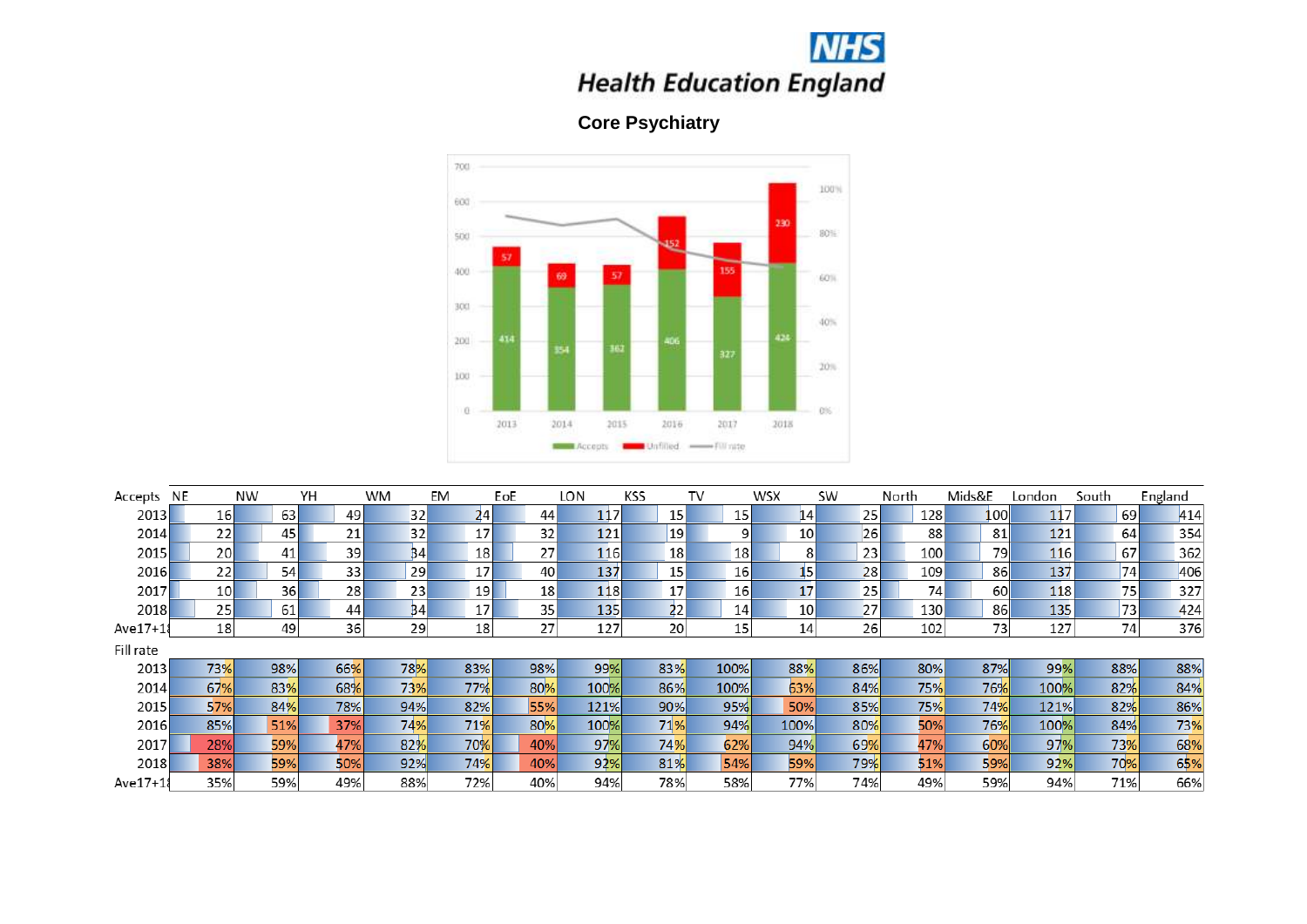

**Histopathology**



| Accepts    | NE   | <b>NW</b>       | YH   | WM   | EM   | EoE            | LON  | KSS | TV   | <b>WSX</b> | <b>SW</b> | North | Mids&E | London | South | England |
|------------|------|-----------------|------|------|------|----------------|------|-----|------|------------|-----------|-------|--------|--------|-------|---------|
| 2013       |      | 9               | 10   | 61   | 6    | 61             | 18   |     | 4    |            | 8         | 21    | 18     | 18     | 16    | 73      |
| 2014       | 6    | 11              | 8    |      |      | 4              | 21   |     |      |            | 4         | 25    | 14     | 21     | 14    | 74      |
| 2015       | 61   | 10 <sup>1</sup> |      | 61   |      | 6              | 24   |     | 4    |            | 6         | 23    | 16     | 24     | 13    | 76      |
| 2016       |      | 11              | 8    | ы    | 10   | $\overline{7}$ | 22   |     | 4    |            | ÷,        | 24    | 23     | 22     | 9     | 78      |
| 2017       |      | 11              |      |      |      |                | 19   |     |      |            | 6         | 19    | 9      | 19     | 13    | 60      |
| 2018       |      | 9               | ь    |      |      | $\overline{7}$ | 13   |     |      |            |           | 19    | 18     | 13     | 12    | 62      |
| $Ave17+18$ |      | 10              | b    |      | 6    | 4              | 16   |     |      |            |           | 19    | 14     | 16     | 13    | 61      |
| Fill rate  |      |                 |      |      |      |                |      |     |      |            |           |       |        |        |       |         |
| 2013       | 14%  | 64%             | 53%  | 100% | 100% | 67%            | 86%  |     | 80%  | 100%       | 80%       | 45%   | 86%    | 86%    | 84%   | 68%     |
| 2014       | 75%  | 100%            | 89%  | 100% | 125% | 100%           | 95%  |     | 100% | 100%       | 80%       | 89%   | 108%   | 95%    | 93%   | 95%     |
| 2015       | 100% | 111%            | 117% | 100% | 100% | 100%           | 100% |     | 100% | 100%       | 100%      | 110%  | 100%   | 100%   | 100%  | 103%    |
| 2016       | 100% | 92%             | 100% | 100% | 100% | 100%           | 100% |     | 100% | 100%       | 100%      | 96%   | 100%   | 100%   | 100%  | 99%     |
| 2017       | 60%  | 100%            | 71%  | 50%  | 63%  | 10%            | 76%  |     | 100% | 100%       | 100%      | 83%   | 38%    | 76%    | 100%  | 71%     |
| 2018       | 67%  | 90%             | 43%  | 80%  | 70%  | 88%            | 100% | 67% | 100% | 80%        | 100%      | 63%   | 78%    | 100%   | 80%   | 77%     |
| $Ave17+18$ | 64%  | 95%             | 52%  | 64%  | 67%  | 44%            | 84%  | 67% | 100% | 88%        | 100%      | 72%   | 57%    | 84%    | 89%   | 73%     |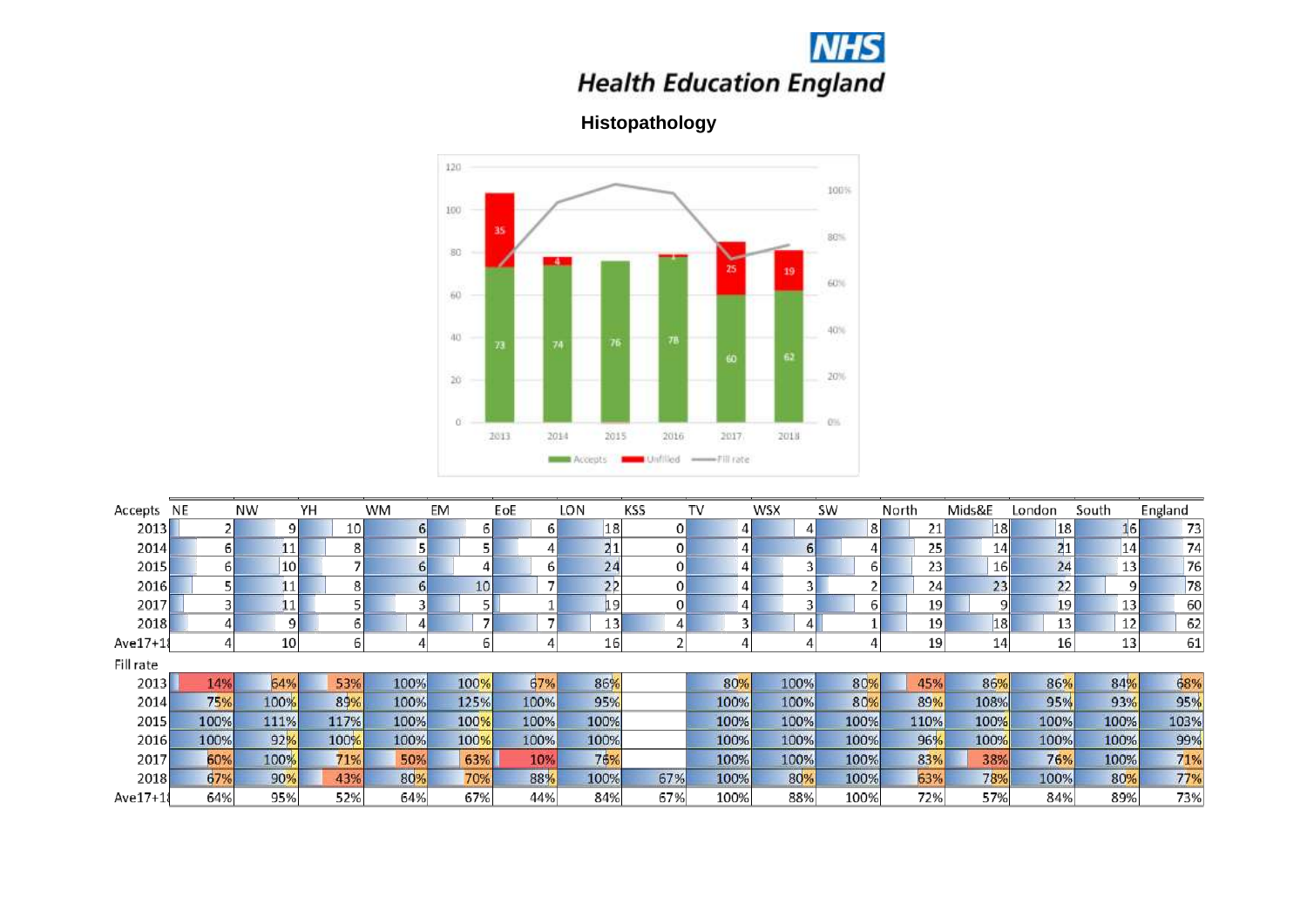

### **Other specialties**



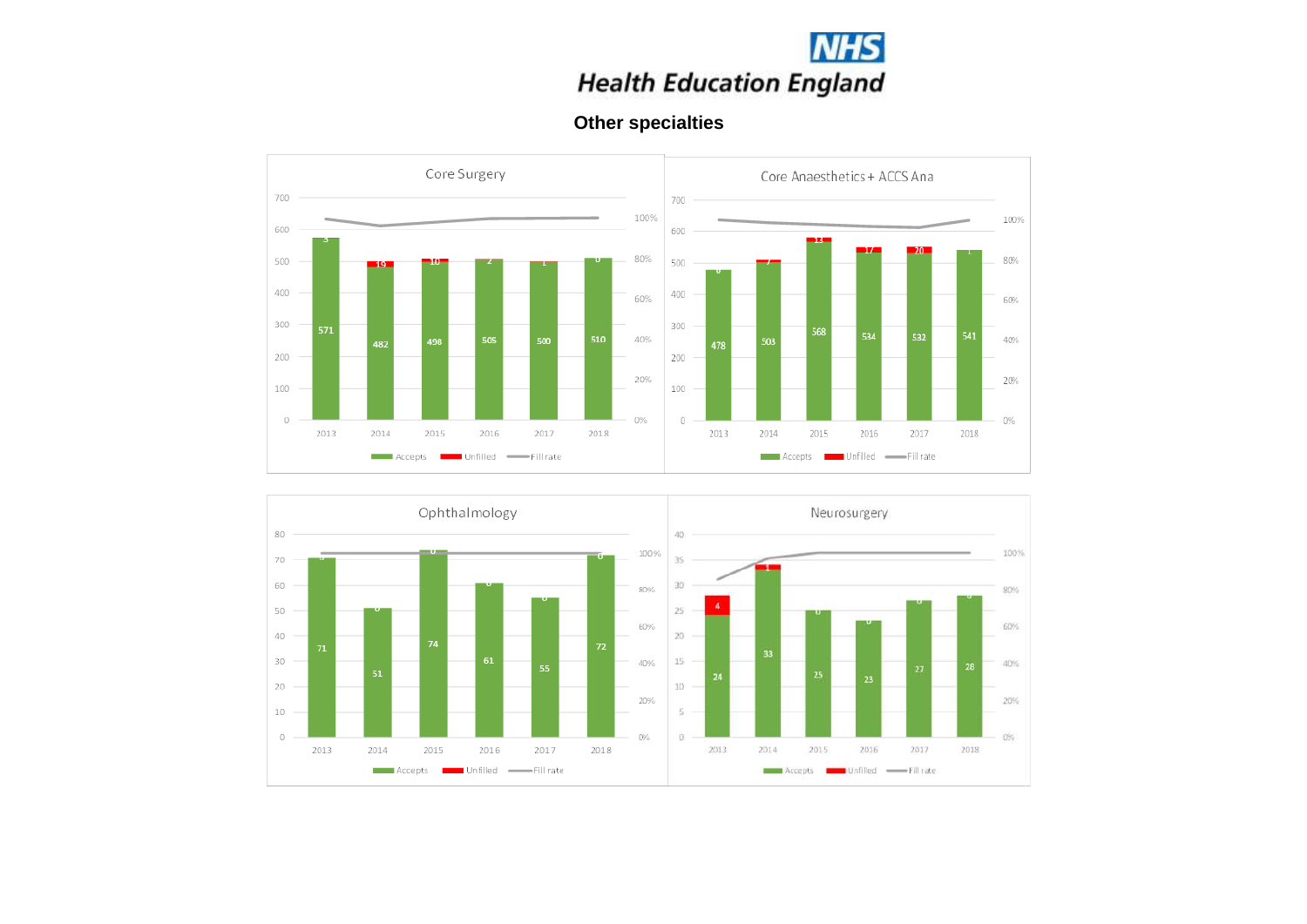



### **Other specialties (continued)**